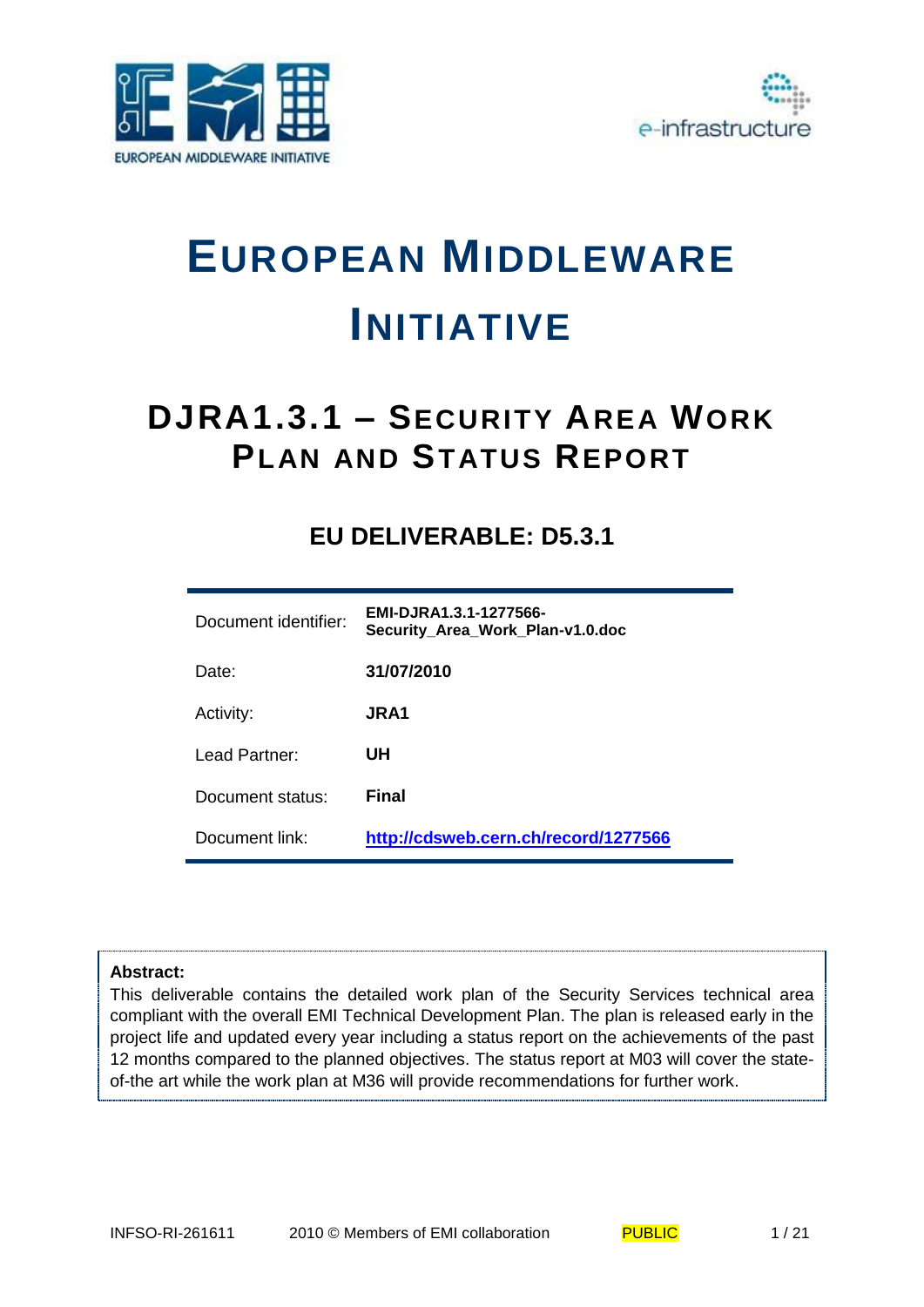

#### **Copyright notice:**

Copyright (c) Members of the EMI Collaboration. 2010.

See http://www.eu-emi.eu/about/Partners/ for details on the copyright holders.

EMI ("European Middleware Initiative") is a project partially funded by the European Commission. For more information on the project, its partners and contributors please see http://www.eu-emi.eu.

This document is released under the Open Access license. You are permitted to copy and distribute verbatim copies of this document containing this copyright notice, but modifying this document is not allowed. You are permitted to copy this document in whole or in part into other documents if you attach the following reference to the copied elements: "Copyright (C) 2010. Members of the EMI Collaboration. http://www.eu-emi.eu ".

The information contained in this document represents the views of EMI as of the date they are published. EMI does not guarantee that any information contained herein is error-free, or up to date.

EMI MAKES NO WARRANTIES, EXPRESS, IMPLIED, OR STATUTORY, BY PUBLISHING THIS DOCUMENT.

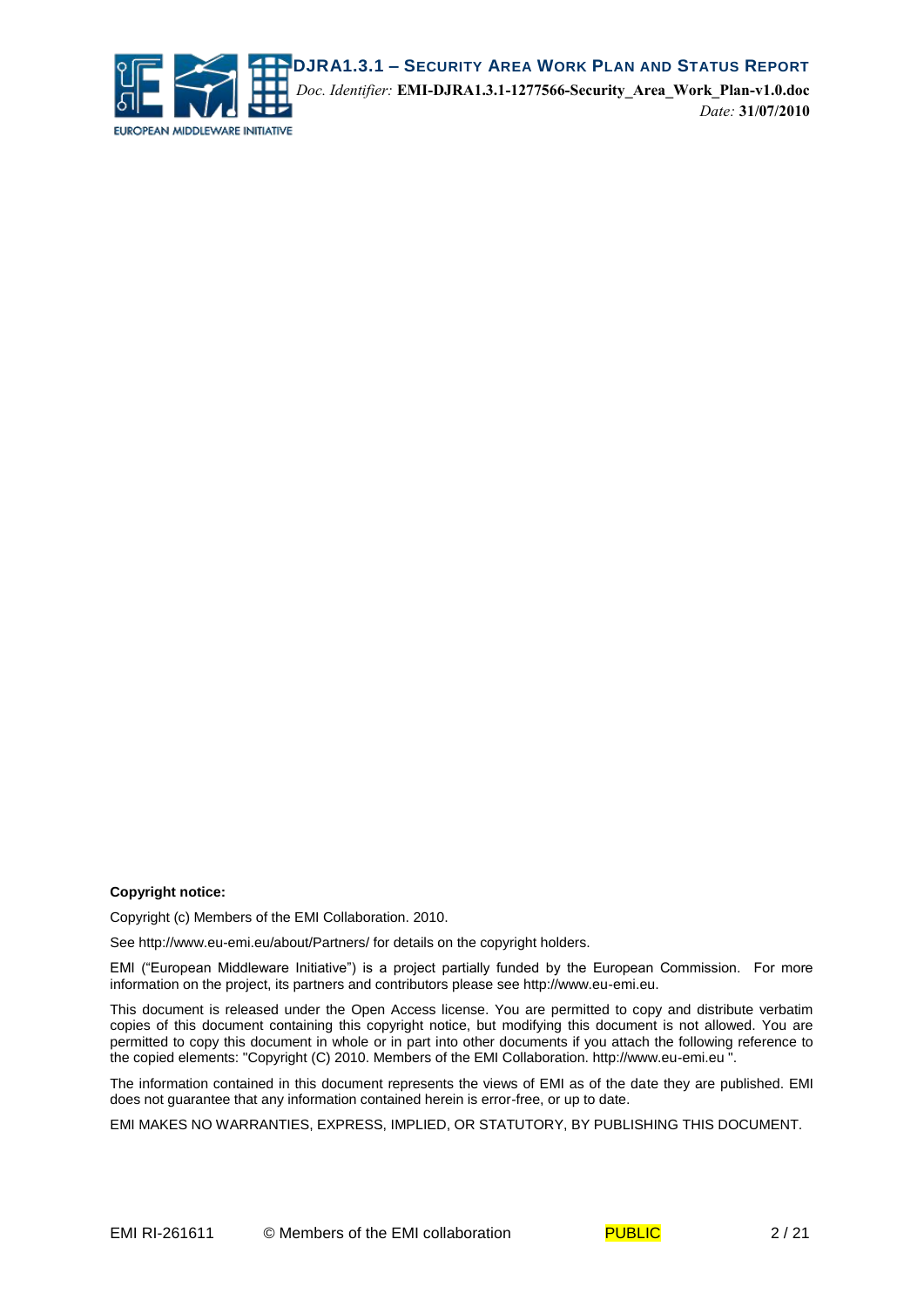

*Doc. Identifier:* **EMI-DJRA1.3.1-1277566-Security\_Area\_Work\_Plan-v1.0.doc** *Date:* **31/07/2010**

#### **Delivery Slip**

|                    | <b>Name</b>                                                   | <b>Partner / Activity</b>            | Date                                   | <b>Signature</b> |
|--------------------|---------------------------------------------------------------|--------------------------------------|----------------------------------------|------------------|
| <b>From</b>        | John White                                                    | UH / JRA1                            | 01/09/2010                             |                  |
| <b>Reviewed by</b> | Florido Paganelli,<br>Maria Alandes Pradillo<br>Jozefs cernak | $LU/SA1$ ,<br>CERN / SA1<br>UPJS/SA2 | 14/10/2010<br>26/10/2010<br>26/10/2010 |                  |
| <b>Approved by</b> | <b>PER</b>                                                    |                                      | 17/12/2010                             |                  |

#### **Document Log**

| <b>Issue</b> | <b>Date</b> | <b>Comment</b>                                   | <b>Author / Partner</b> |
|--------------|-------------|--------------------------------------------------|-------------------------|
| 0.1          | 27/07/2010  | Version 0.1 sent to security group               | John White/UH           |
| 0.2          | 28/07/2010  | Version 0.2 sent to security group               | JohnWhite/UH            |
| 0.3          | 30/07/2010  | Version 0.3 sent to security group               | JohnWhite/UH            |
| 0.4          | 02/08/10    | Version delivered for review.                    | JohnWhite/UH            |
|              |             | Review received on 14/10/2010 and<br>26/10/2010  |                         |
| 0.5          | 3.11.10     | Version 0.5 incorporates changes.                | JohnWhite/UH            |
| 0.7          | 15/11/2010  | Further changes after more reviewers<br>comments | JohnWhite/UH            |
| 0.8          | 15/12/2010  | Added schedule table                             | JohnWhite/UH            |
| 1.0          | 17/12/2010  | Public release v. 1.0 approved by PEB            | Alberto Di Meglio/CERN  |

#### **Document Change Record**

| <b>Issue</b> | <b>Item</b> | <b>Reason for Change</b>           |
|--------------|-------------|------------------------------------|
|              |             |                                    |
|              |             | ---------------------------------- |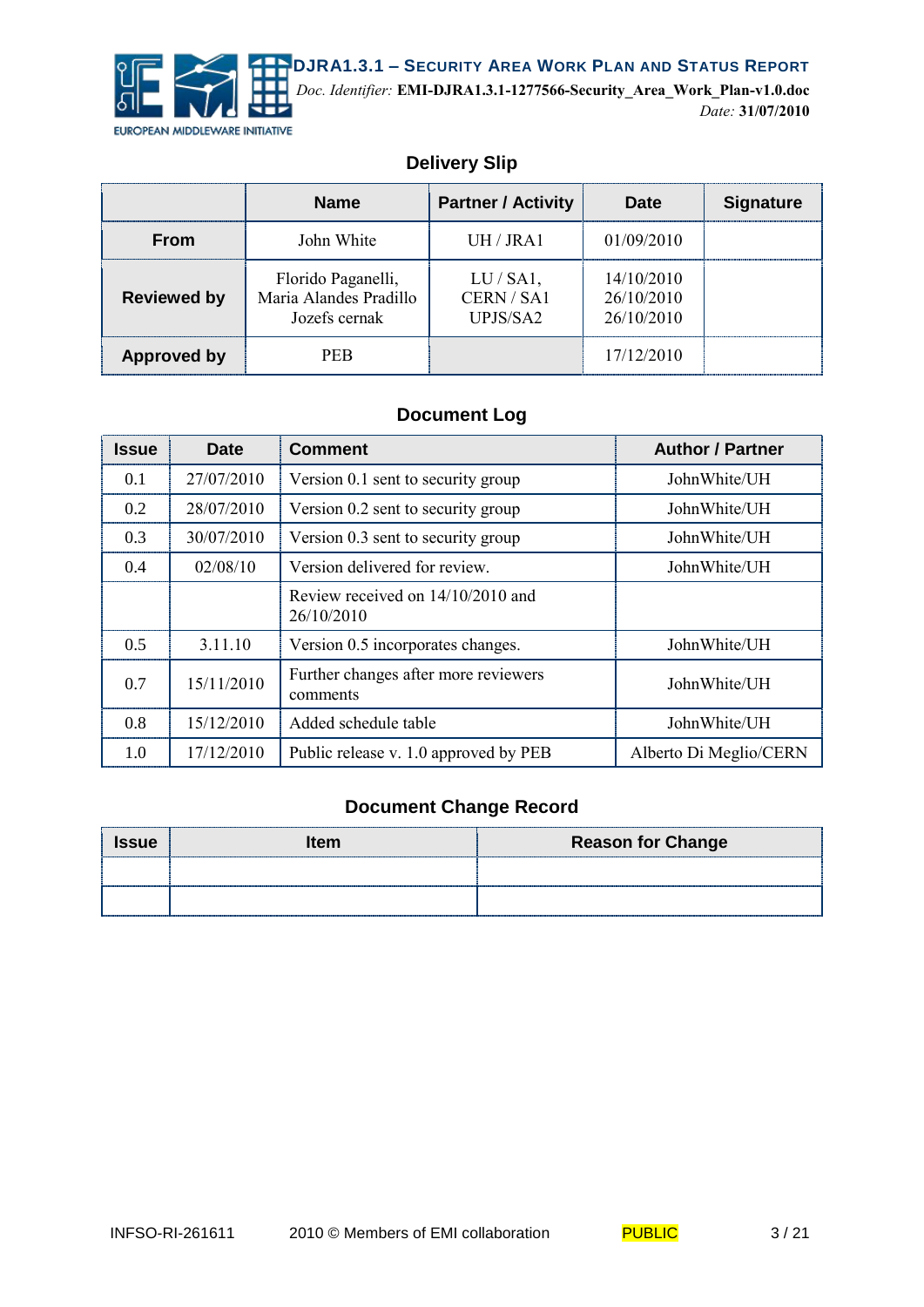

DJRA1.3.1 - SECURITY AREA WORK PLAN AND STATUS REPORT

Doc. Identifier: EMI-DJRA1.3.1-1277566-Security\_Area\_Work\_Plan-v1.0.doc

#### Date: 31/07/2010

#### **TABLE OF CONTENTS**

| 1.               |       |  |
|------------------|-------|--|
|                  |       |  |
|                  |       |  |
|                  |       |  |
|                  |       |  |
|                  |       |  |
| 2.               |       |  |
| 3.               |       |  |
| $\overline{4}$ . |       |  |
|                  |       |  |
|                  |       |  |
|                  |       |  |
|                  |       |  |
|                  |       |  |
|                  |       |  |
|                  |       |  |
|                  |       |  |
|                  | 418   |  |
|                  |       |  |
|                  |       |  |
|                  |       |  |
|                  |       |  |
|                  |       |  |
|                  | 4.2.3 |  |
|                  |       |  |
|                  |       |  |
|                  |       |  |
| 5.               |       |  |
|                  |       |  |

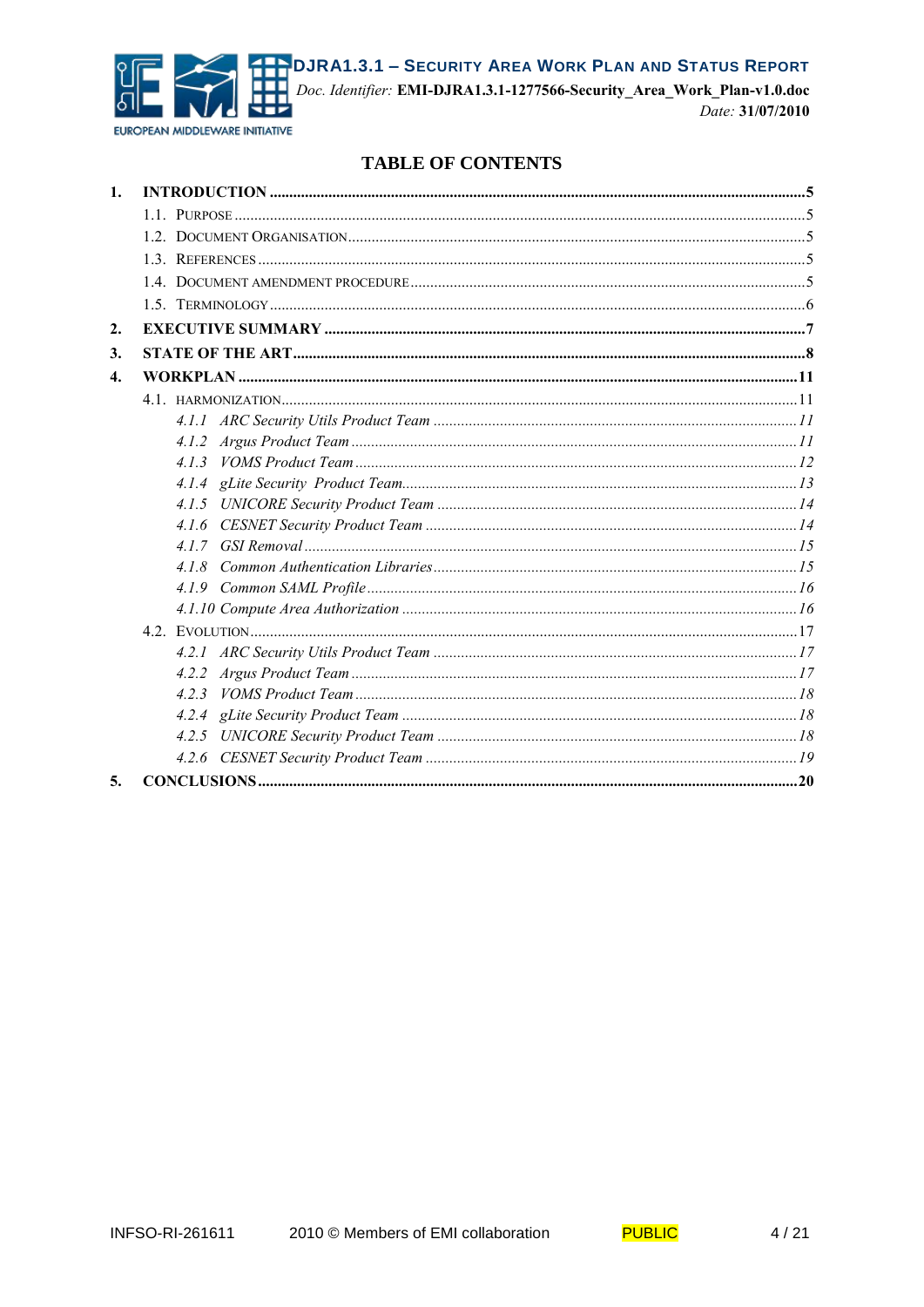

#### **1. INTRODUCTION**

#### **1.1. PURPOSE**

This deliverable contains the detailed work plan of the security services technical area compliant with the overall EMI Technical Development Plan. The plan is released early in the project life and updated every year including a status report on the achievements of the past 12 months compared to the planned objectives. This status report covers the state-of-the art in place of the achievements of the past 12 months.

#### **1.2. DOCUMENT ORGANISATION**

This document describes the state of the art of components within the security area of EMI. Then the work plan for the security area in the first year of the EMI project. This work plan is split into two sections. The first section on harmonization describes work that is aimed to rationalize, reduce or converge the security components. The second section on evolution describes new development work planned.

#### **1.3. REFERENCES**

| R1             | Chemomentum Project. http://www.chemomentum.org                                                                                   |
|----------------|-----------------------------------------------------------------------------------------------------------------------------------|
| R <sub>2</sub> | MyProxy Credential Management Service. http://grid.ncsa.illinois.edu/myproxy                                                      |
| R3             | Open Middleware Infrastructure Institute. http://omii-europe.org                                                                  |
| R4             | Open Science Grid. http://www.opensciencegrid.org                                                                                 |
| R <sub>5</sub> | The Globus Project. http://www.globus.org                                                                                         |
| <b>R6</b>      | UNICORE Project. http://www.unicore.eu                                                                                            |
| R7             | YAIM Ain't an Installation Manager. http://yaim.info                                                                              |
| R8             | gLite CREAM devlopment team. XACML Grid Computing Element Authorization Profile,<br>2010. https://edms.cern.ch/document/1078881/1 |
| R9             | IGE Project. http://www.ige-project.eu                                                                                            |
| $\mathbf{R}10$ | OMII Europe Project. http://www.omii-europe.org                                                                                   |
| <b>R11</b>     | AAI Workshop. https://www.egi.eu/indico/sessionDisplay.py?sessionId=11&confId=48                                                  |

#### **1.4. DOCUMENT AMENDMENT PROCEDURE**

This document can be amended by the authors further to any feedback from other teams or people. Minor changes, such as spelling corrections, content formatting or minor text re-organisation not affecting the content and meaning of the document can be applied by the authors without peer review. Other changes must be submitted to peer review and to the EMI PEB for approval.

When the document is modified for any reason, its version number shall be incremented accordingly. The document version number shall follow the standard EMI conventions for document versioning. The document shall be maintained in the CERN CDS repository and be made accessible through the OpenAIRE portal.

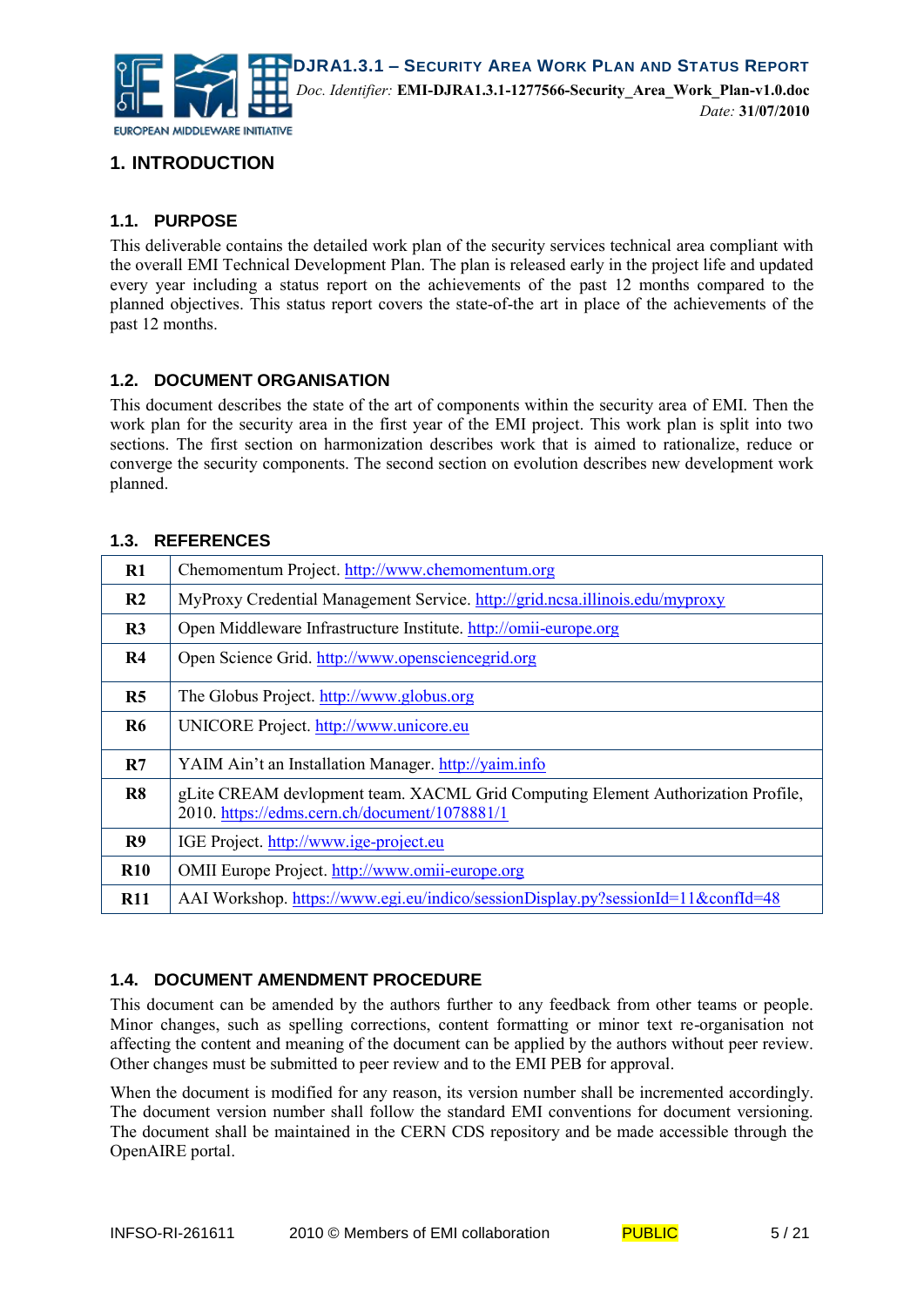

**DJRA1.3.1 – SECURITY AREA WORK PLAN AND STATUS REPORT** *Doc. Identifier:* **EMI-DJRA1.3.1-1277566-Security\_Area\_Work\_Plan-v1.0.doc** *Date:* **31/07/2010**

EUROPEAN MIDDLEWARE INITIATIVE

#### **1.5. TERMINOLOGY**

| AC           | <b>Attribute Certificate</b>                |  |  |
|--------------|---------------------------------------------|--|--|
| <b>CREAM</b> | Computing Resource Execution and Management |  |  |
| <b>ETD</b>   | <b>Explicit Trust Delegation</b>            |  |  |
| <b>GACL</b>  | Grid Access Control Language                |  |  |
| <b>GSI</b>   | Globus Security Infrastructure              |  |  |
| <b>HED</b>   | Hosting Environment Daemon                  |  |  |
| <b>LRMS</b>  | <b>Local Resource Management System</b>     |  |  |
| <b>OCCI</b>  | Open Cloud Computing Interface              |  |  |
| <b>PAM</b>   | <b>Pluggable Authentication Modules</b>     |  |  |
| <b>PAP</b>   | Policy Administration Point                 |  |  |
| <b>PDP</b>   | Policy Decision Point                       |  |  |
| <b>PEP</b>   | Policy Enforcement Point                    |  |  |
| PKI          | Public Key Infrastructure                   |  |  |
| <b>PSNC</b>  | Poznan Supercomputing and Networking Center |  |  |
| <b>REST</b>  | <b>REpresentational State Transfer</b>      |  |  |
| <b>SAML</b>  | <b>Security Assertion Markup Language</b>   |  |  |
| <b>SCAS</b>  | <b>Site Central Authorization Service</b>   |  |  |
| <b>SLCS</b>  | <b>Short Lived Certificate Service</b>      |  |  |
| <b>SPL</b>   | Simplified Policy Language                  |  |  |
| <b>UVOS</b>  | <b>UNICORE Virtual Organization System</b>  |  |  |
| <b>VOMS</b>  | Virtual Organization Management System      |  |  |
| <b>XACML</b> | Extensible Access Control Markup Language   |  |  |

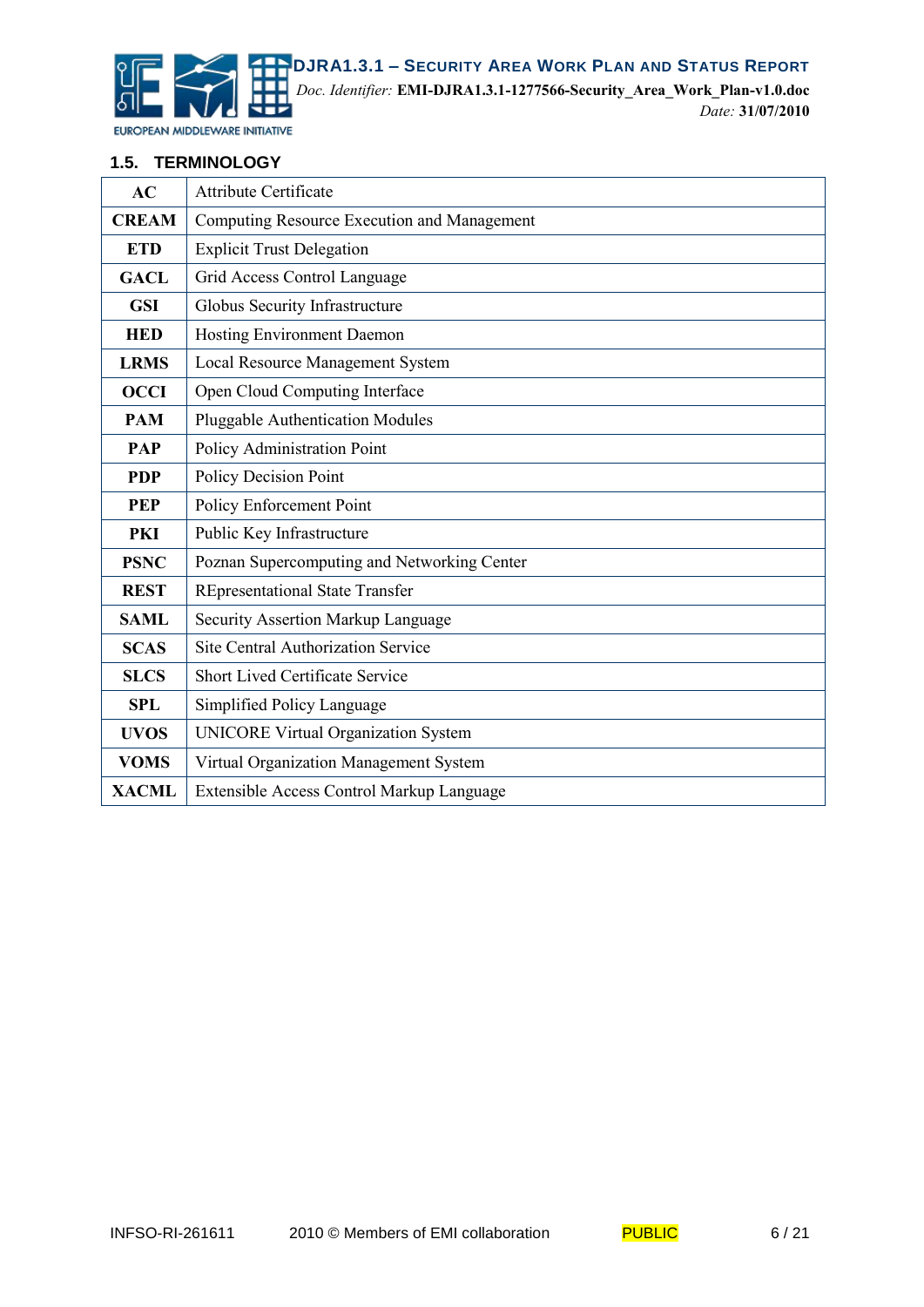

#### **2. EXECUTIVE SUMMARY**

The Security Work Plan document gives the work plan for the first year of the EMI project in work other than regular maintenance and bug-fixing of components.

The state of the art section describes the security infrastructure and components of the three middleware stacks in EMI. This includes the overall philosophy of each stack and the security tokens used.

The harmonization section outlines the work for the first year, organized by EMI product team. The harmonization section gives a description of the work that rationalizes components and roll out common profiles. The main points are as follows. It is foreseen to have a common attribute authority that issues attributes to X.509 proxies or to SAML assertions that follow a common profile. A common set of authentication libraries will reduce redundancy throughout the middleware and provide a uniform response from all components that will use them. In order to further reduce redundancy and provide a uniform authorization policy management system, Argus will be used as the common authorization system.

The evolution section contains work that is more speculative and reliant on client requests. Some of the work described is still dependent on the outcome of future EMI milestones. In general, the evolution section looks towards the Cloud computing interfaces in the form of the EES for Argus and the Hydra encrypted key storage system. Another general topic is the work necessary to integrate with alternative token services such as SLCS or STS (and the like). This work will start the general changes necessary to ease the use of Grids for users. Another development work is the exploration of moving away from the specifically written executable for user account switching to standard operating system components. This will ease the integration, to other operating system flavours, of the most widely deployed Grid node type.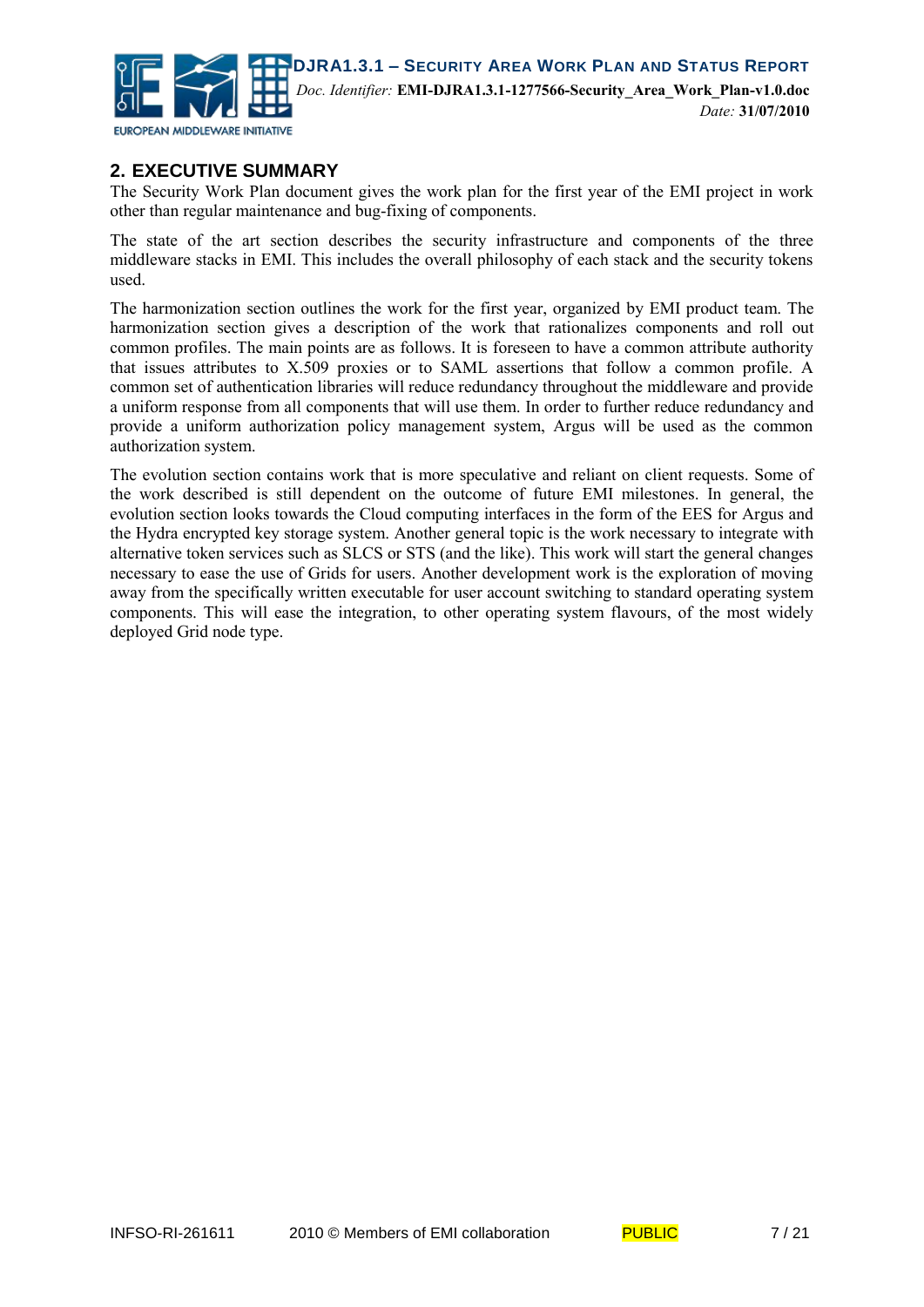

#### **3. STATE OF THE ART**

The gLite and Advanced Resource Connector (ARC) security models are based on X.509 proxy credentials with added assertions in the form of Attribute Certificates added by the Virtual Organization Management Service (VOMS). In addition to VOMS attribute certificates and proxy credentials ARC security libraries are also capable handling other type of embedded policies including Security Assertion Markup Language (SAML) assertions.

As mentioned above, the system is based on a PKI infrastructure using X.509 certificate/private key pairs to identify Grid users. These credentials are obtained by the user from their home (national) certificate authority and are passed to the Grid system(s) in the form of a proxy certificate. For security reasons, proxies are not directly copied within the Grid infrastructure; rather they are transferred via a specific delegation mechanism.

The affiliation of a Grid user to their research community is expressed through the concept of Virtual Organizations (VOs) and the groups that the user belongs to and the roles they perform are expressed through Attribute Certificates (ACs). These ACs are added to credentials through a user-initiated request to the VOMS server.

The gLite security system is a collection of components and libraries that act to permit use of and protect the Grid infrastructure from misuse. A Grid user submitting a job presents their proxy certificate with the AC added by VOMS to the relevant Grid service, such as gLite Workload Management System (WMS), Computing Resource Execution and Management (CREAM) or Data Management, where they are authenticated via local and VOMS libraries and authorized locally. The proxy certificates are authenticated via diverse systems according to the service being contacted.

In the case of the gLite Workload Management System (WMS) the authentication of the X.509 proxies is handled by the Apache HTTP server through Grid Site plugins (mod ssl, mod gridsite). The Authorization is performed by Gridsite through the use of Grid Access Control Language (GACL).

As Grid jobs can typically last for many days, once delays in the batch system are taken into account and proxies should be valid for approximately 24 hours, there is a credential renewal mechanism. This renewal system is based on the MyProxy [2] system, VOMS and the proxy-renewal tool. Proxies are stored in MyProxy, retrieved by the renewal service and presented to VOMS for the addition of the AC. The renewed proxy is subsequently delegated to the required service and re-stored in MyProxy. This procedure is used in gLite only.

The delegation of proxy credentials is a multi-stage process involving certificate requests and signings. This delegation process uses either gridsite delegation or delegation-java for C/C++ and Java respectively.

Proxy credentials that are delegated to the CREAM computing element are authenticated by gLite Trust- manager and the authorization is performed by internal classes derived from the deprecated gLite Java Authorization Framework component. CREAM interacts with the Local Resource Management System (LRMS) and must therefore have a mechanism to map a X.509 Grid identity to a user id in the local file system. This mapping capability is provided by LCAS/LCMAPS, and gLExec. LCAS/LCMAPS checks that the proxy credential is authorized and consults a mapping resource to determine the X.509 to user id mapping; glexec subsequently performs a root-priviliged setuid operation to change to the specified local user id for use in the LRMS.

Argus, a site-central authorization system, is designed to render consistent authorization decisions for distributed services. The authorization policies are authored and maintained, in eXtensible Access Control Markup Language (XACML), by the Policy Administration Point (PAP) component in the service. The authored policies are evaluated by the Policy Decision Point (PDP). The data provided for evaluation against policies is consistent (in form and definition) and this is provided by the Policy Enforcement Point (PEP). The Argus authorization system is integrated into the gLite deployment in order to authorize and provide identical mappings of X.509 proxy credentials to local user ids over

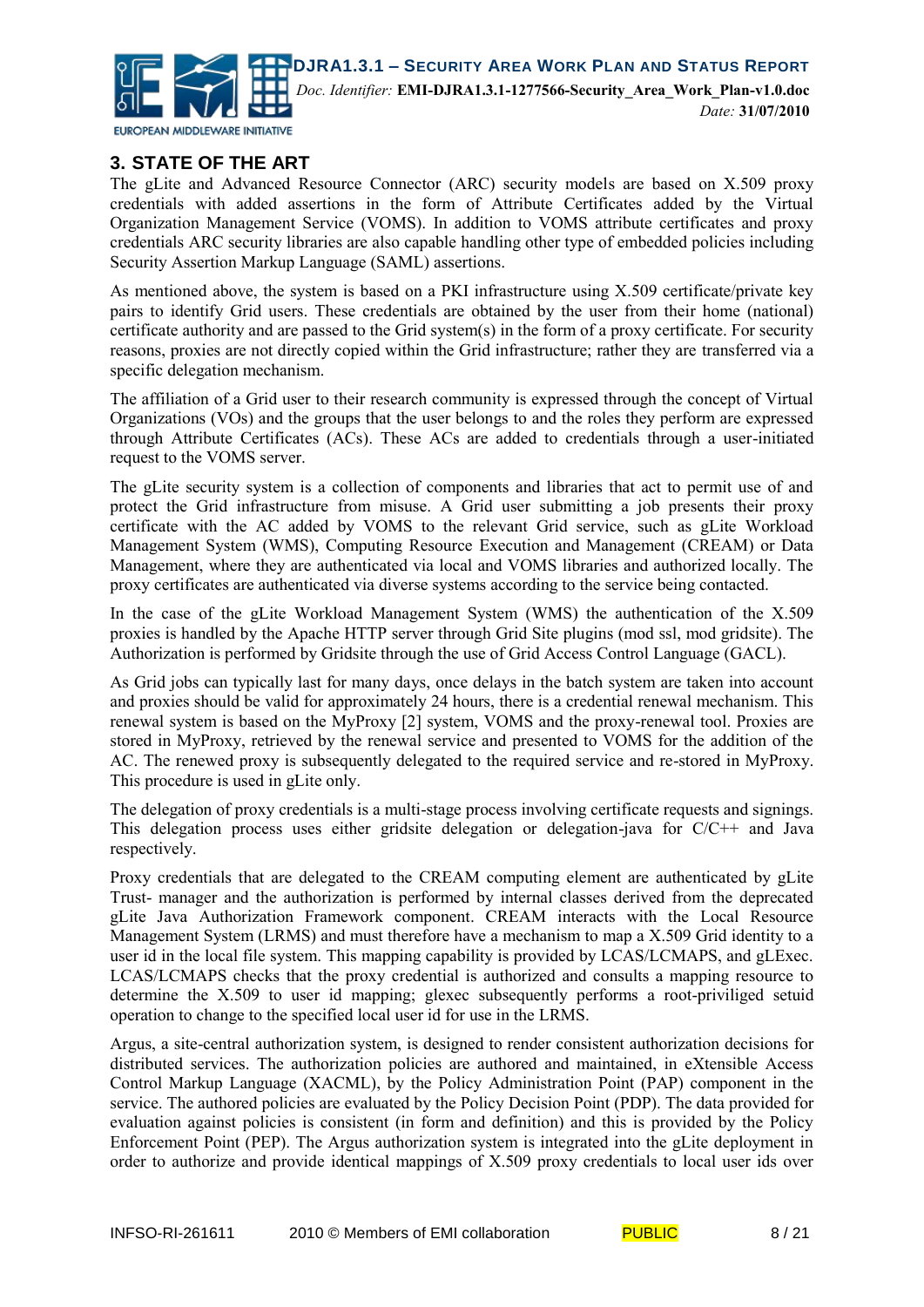

multiple, separate worker nodes. Argus is in the process of being integrated into the CREAM deployment and plans for WMS and Data Management are underway.

There is another gLite authorization service: the Site Central Authorization Service (SCAS). This service uses existing components, LCAS and LCMAPS, at the service side and uses a SSL secured saml2- xacml2 WS-interface. This service was developed in collaboration with Open Science Grid [4] (OSG) and Globus [5] and is interoperable with the OSG GUMS service. The main deployment focus is to facilitate a centralized authorization and mapping service to work at the scale of current sites.

In the WS-based ARC middleware stack the central part is the Hosting Environment Daemon (HED). HED is a container for all other functional components of ARC, both on the server and client side. HED is also a development framework which provides powerful tools for Grid security and communication tasks. The HED security system has two main capabilities:

- Security capability embedded in the hosting environment.
- Security capability implemented as plug-ins which can be accessed by the hosting environment and Grid applications.

HED contains a framework for implementing and enforcing authentication and authorization. Each Message Chain Component (MCC) or Service has a common interface for implementing various authentication and authorization functionalities. This functionality is implemented via pluggable components called Security Handlers (SecHandler). The SecHandler components provide methods for processing messages traveling through Message Chains of the HED. Each MCC or Service implements a queue each of SecHandlers for incoming and outgoing messages. All SecHandler components attached to a queue are executed sequentially and if any of them fails, the message processing fails as well.

In the basic authorization model, ARC services support a simple X.509 certificate subject (Distinguished Name) mapping to UNIX users through the grid-mapfile mechanism. For advanced authorization, the majority of ARC services are capable of acting purely on the Grid identity of the connecting client without relying on local identities. In addition, VOMS and general VO membership (through external information gathering tools) other identification mechanisms are supported. In addition to access-level authorization, many services make use of the client Grid identities internally to provide fine-grained access control through GACL.

UNICORE [6] on the other hand adopts a security model that does not require proxy certificates, relying on full X.509 certificates for authentication and signed SAML assertions for trust delegation.

UNICORE authenticates communication peers by usage of client-authenticated TLS connections. Trust delegation is achieved by usage of Explicit Trust Delegation (ETD). ETD uses two principal roles that are assigned to entities such as real users and software agents when using the UNICORE middleware:

- The consignor is the entity which actually sends a request to the UNICORE service either directly or through the Gateway.
- The user is an entity on whose behalf the request is performed. We can use the analogy to the UNIX effective user identifier of a process.

Currently the roles are identified by the X.509 certificate or the DN of the certificate. A certificate is required to identify the entity as the entities carrying the role can either establish an authenticated TLS connection (the consignor), sign requests or issue signed ETD assertions (the user).

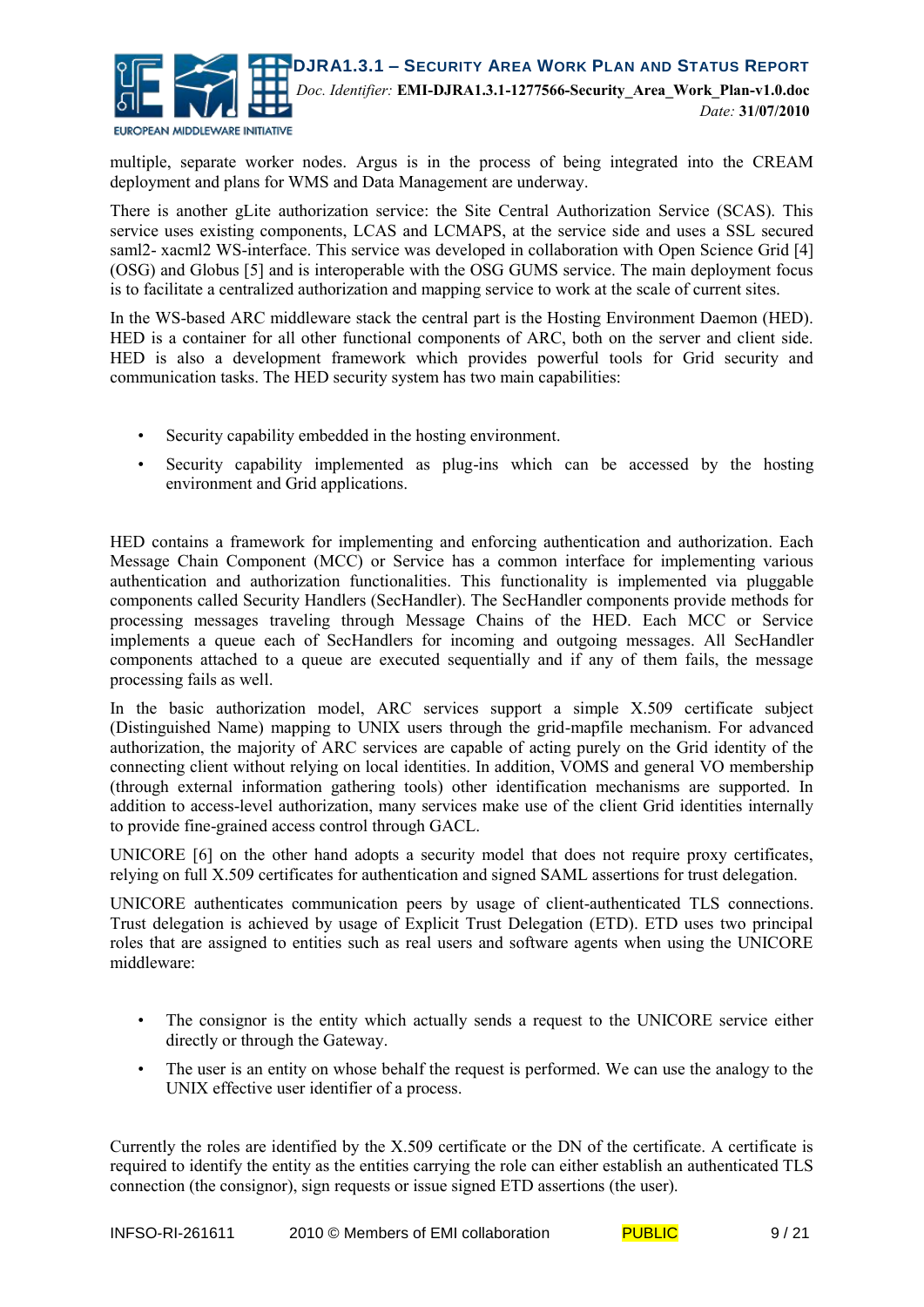

The ETD allows the user to certify that a given consignor can act on their behalf. The assertions of ETD may also be chained. A consignor must present a valid ETD assertion (or assertions chain) issued by a user when the consignor want to perform a request on behalf of the user. The UNICORE Virtual Organizations System (UVOS) provides a possibility to also use other credentials to log into a Grid, but this is achieved by mapping those credentials to the X.509 certificate which are used to identify the entity to the UNICORE middleware.

The majority of the security data in UNICORE is encoded using the SAML 2.0 format. The role of SAML in UNICORE is standard in the authorization area: SAML is used to query (usually the UVOS server) for the attributes of the user and subsequently encode them. SAML, due to its universal format, is used by UNICORE to carry also UNICORE-specific security data such as the trust delegation assertions.

In UNICORE 6 authorization is attribute-centric. Using flexible users and attribute databases (such as XUUDB and UVOS), administrators can manage users and their attributes. The UNICORE server can be configured to use several attribute sources with various merging algorithms. The access policy file for the UNICORE server is stored in XACML format and is rarely modified as typical access restrictions (e.g. user banning) are achieved by changing the user role attribute. The XACML policy may be changed to achieve advanced results, e.g. to allow only for read-only access or permit users only in a specific time frame.

The concept of non-repudiation in UNICORE 6 is achieved by creating a digital signature of the request by the consignor. The signing process entails a significant performance penalty. Therefore the UNICORE 6 server uses a special policy which dictates which operations must be signed (e.g. the operation used to submit a new job). Some simple operations (such as getting a job status) need not be signed and in those cases non-repudiation is not guaranteed.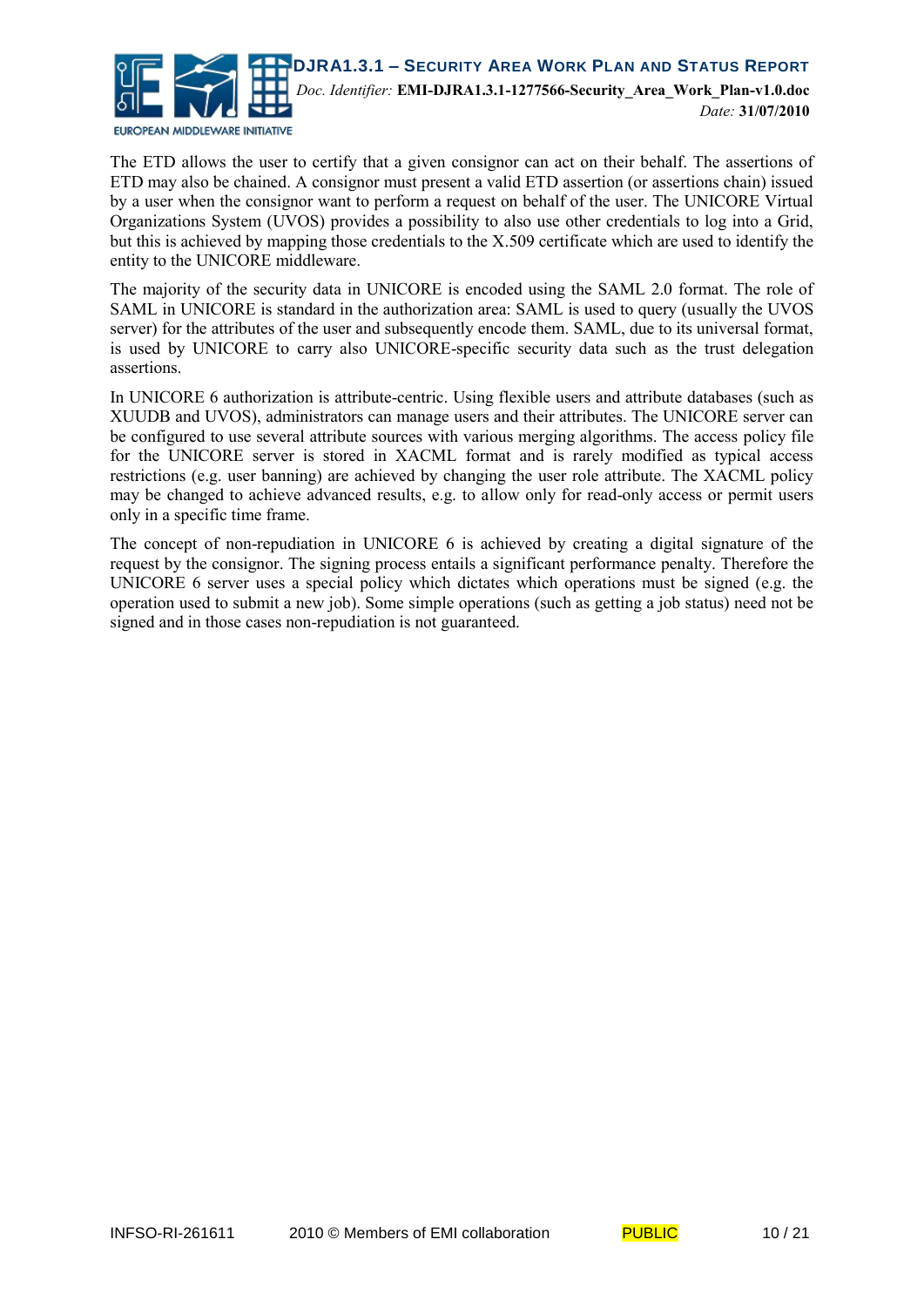

#### **4. WORKPLAN**

The work plan for the security area follows the technical objectives given in EMI document DNA1.3.1. The workplan from each Product Team (PT) presented here focuses on the first year of the EMI project.

The activities in this workplan can be classified under the two main strategic directions of the project:

- Harmonization. The overall goal of harmonization is to converge the three middleware stacks through the implementation of standard solutions, removal of duplications and simplification of usage and maintenance.
- Evolution. New client-driven development that addresses requirements of Grid and Cloud user communities anticipates change through pro-active maintenance or adapts to changes in technologies.

The Product Teams will provide harmonization and evolution security best practices that will be incorporated into EMI (SA) documents. Therefore this material will not be discussed in detail in this work plan.

#### **4.1. HARMONIZATION**

The first year plans of the security area for harmonization activities are given here. The projected dates, generally given on the scale of EMI project months, are approximate. This is due to the fact that in the early stages of this project these work actions depend also on other project activities. Some of these activities lie outside of one work area and, given that the workplan documents and technical overview are delivered simultaneously, are not yet precisely scheduled. The following sections are given in order of product teams that are, by definition, responsible for development and testing of their own work.

#### **4.1.1 ARC Security Utils Product Team**

The harmonization work in the first year of the EMI project for the ARC Security Utils that consist of the components update-crls, nordugridmap and arcproxy are as follows. The phase-out of "updatecrls" from ARC deployment and its replacement with "fetch-crl", this will be ready for the EMI-1 release. The "nordugridmap" should be made the base for a common gridmap file generator utility. The arcproxy utility should be introduced as the general purpose EMI proxy creation and manipulation tool. These developments are foreseen for the first year of the EMI project.

#### **4.1.2 Argus Product Team**

The Argus work plan can be referenced at:

https://twiki.cern.ch/twiki/bin/view/EMI/ArgusPTWorkplan

In the first year of the EMI project, the Argus 1.2 release is planned. This should be in time for EMI Release 0. The Argus 1.2 release was planned for the end of project month 3 (actually released in month 6) and consists of many minor improvements based on the feedback received during the pilot phase of the deployment:

- **Security** 
	- Implement the required security recommendations made by PSNC Security Team.
	- Policy Enforcement Point (PEP) daemon mapping obligation handler.

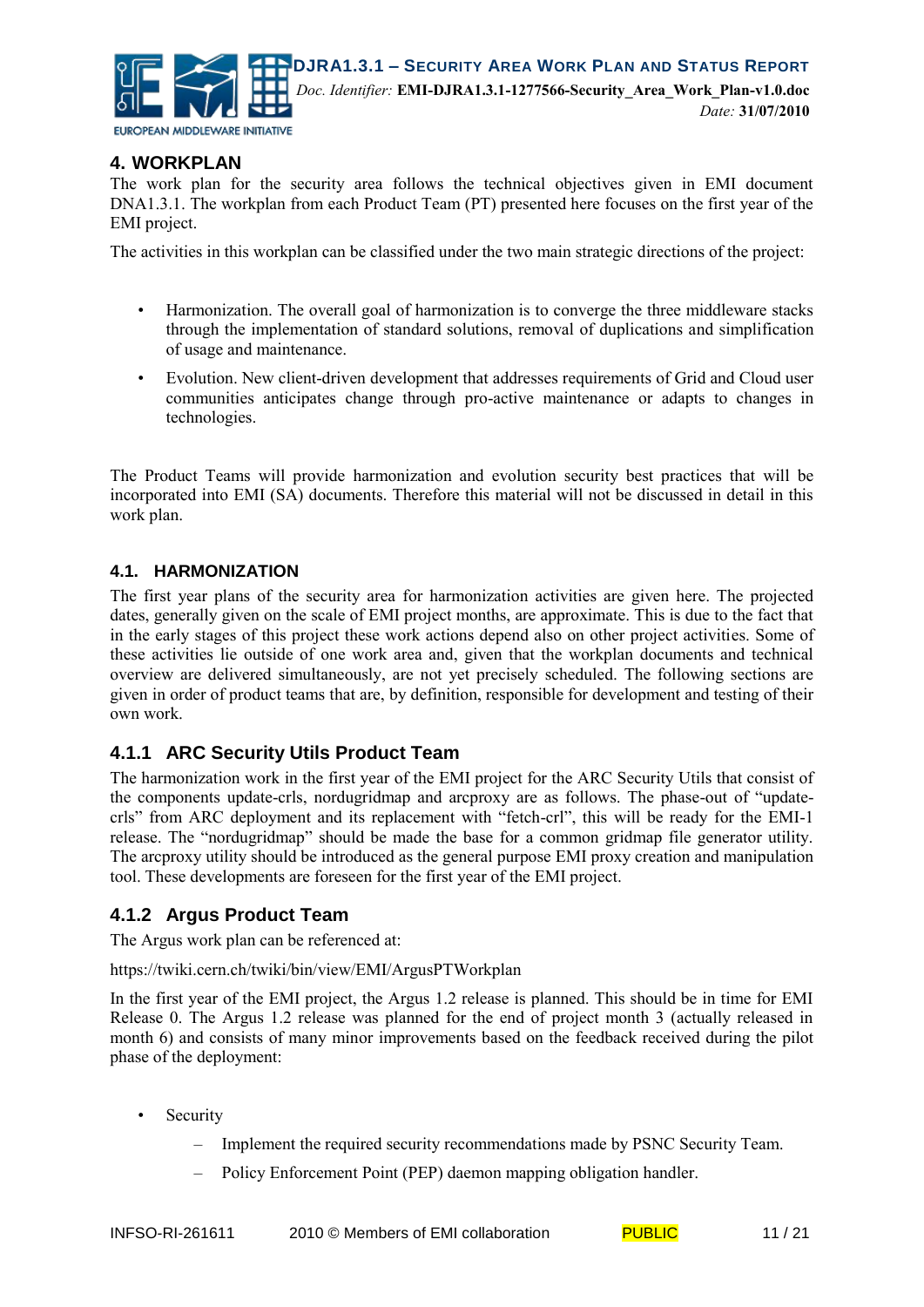

- Implement a consistent FQAN/DN based user mapping strategy.
- Add support for DN based group account mapping in group-mapfile.
- Add preferDNForGroupName configuration property.
- XACML profiles.
	- Finalize the XACML Grid CE profile [8] v.1.0 for CREAM.
	- Update Policy Information Point (PIP) to support the XACML Grid CE (CREAM) profile.
- PEP client library.
	- Release the PEP-Java client library, with the eventual modifications required for the CE.
	- profile and CREAM (feedback required).
- Policy Administration Point (PAP) admin.
	- Add the pap-admin add-policy -obligation <obligation-id> parameter.

For the remaining part of the first year of the EMI project the main goal for the Argus Product Team is to add the functionality required by other components and middleware stacks (CREAM, data management, ARC, UNICORE) in order to allow the integration of Argus. These include:

- Update the XACML profiles to support other use cases.
- Clustered obligation handlers for the PEP daemon (high availability, load balancing).
- Policy repository on a Relational DataBase Management System (RDBMS) with initial support for mysql.
- Improved PAP CLI response time.
- YAIM [7] support for generic remote PAPs configuration.
- Temporal attributes support in Simplified Policy Language (SPL) policies, to enable policies like "this principal is allowed to do this action on this resource only at night on weekdays".
- Web based policy search/management interface (may be further postponed the next year).

#### **4.1.3 VOMS Product Team**

For the first year of the EMI project the harmonization plans for the Virtual Organization Management Service (VOMS) and its administrative interface, VOMS-Admin, will follow those set out in the DoW. In order to harmonize the three middleware stacks the long-term strategy is to use a common SAML assertion source and subsequently a common SAML profile. In order to be fully compatible, a common SAML-enabled VOMS version (VOMS-SAML) version will be deployed. The VOMS-SAML was first developed in conjunction with the OMII-Europe and is now supported by gLite and ARC. The VOMS-SAML integration will proceed once the common SAML profile within the middleware is agreed upon.

The first-year plans for VOMS and VOMS-Admin are as follows. Continuing from the EGEE-III programme of work and overall strategy, continued in EMI, the removal of the Globus GSI protocol will proceed resulting in a first Globus-free client and server release (VOMS 2.0). Support will be added for external Virtual Organization (VO) membership databases. Initially this consist of support

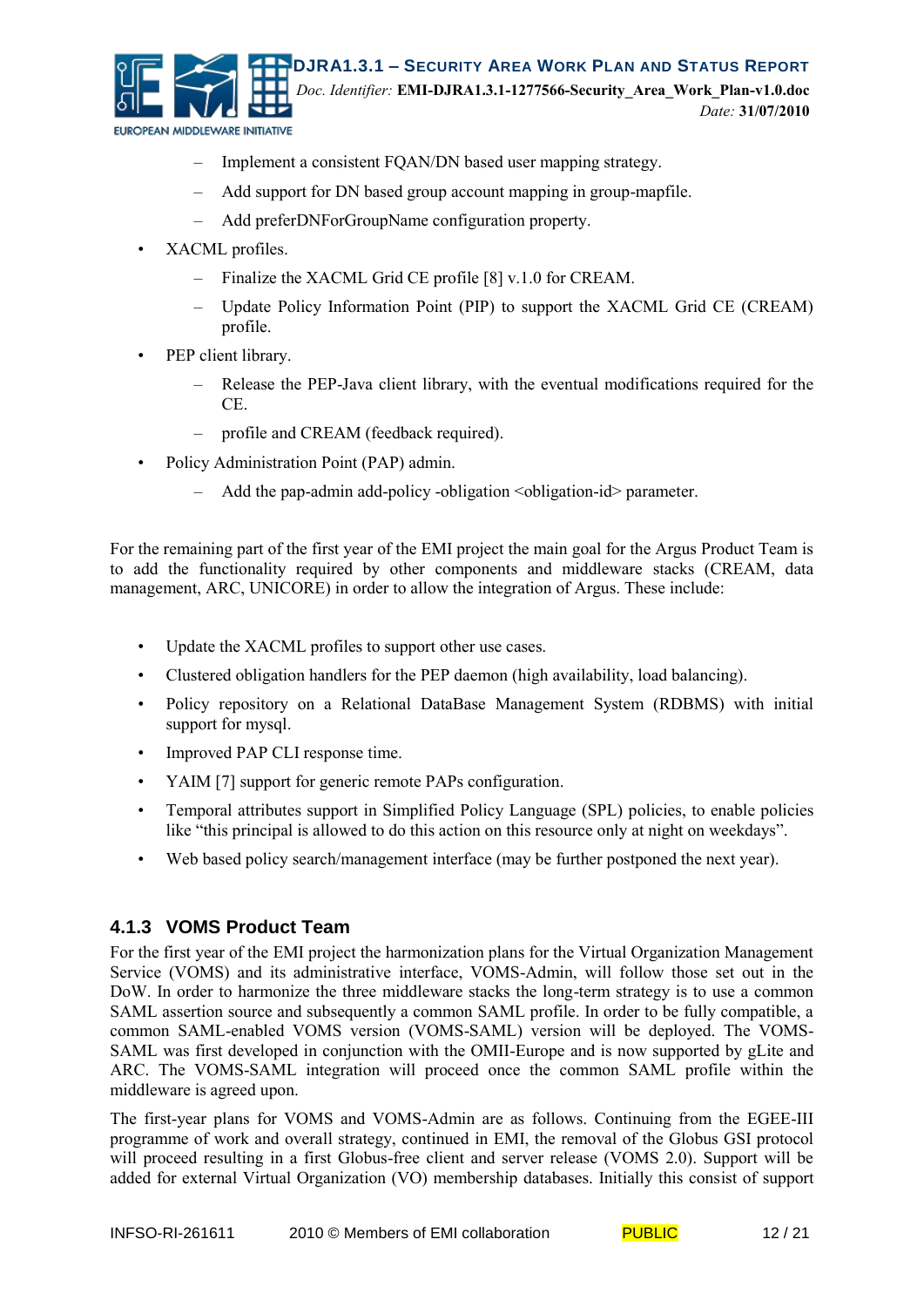

for the CERN orgdb currently in use by the Large Hadron Collider (LHC) experiments VOs. A REpresentational State Transfer (REST)-ful interface for obtaining X.509 attribute certificates will be provided. These developments will be released by project month 10 and will be ready for inclusion into the EMI Release 1.

There are developments for VOMS/VOMS-Admin that are scheduled for later in the first year of EMI. Some of these developments are dependent on results of the "AAI for DCIs" workshop [R11] and preceding development work. It is planned to merge the VOMS Attributes from Shibboleth (VASH) functionality into VOMS, this will depend on some results from the above-mentioned "AAI for DCIs" workshop. In order to harmonize, especially with the UNICORE middleware stack, it is planned to allow third parties to request VOMS credentials for users and subsequently make provisions to allow some user credentials to be kept private. The above developments are planned to be released, as VOMS-Admin 2.6, by month 12 of the EMI project.

#### **4.1.4 gLite Security Product Team**

The following give the first year plans for the gLite security product team that in comprised of the components Trustmanager/Util-java, Delegation, Site Central Authorization Service (SCAS), Local Centre Authorization Service (LCAS)/ Local Credential MAPping Service (LCMAPS), gLExec Hydra, Security Token Service (STS), Short Lived Credential Serviced (SLCS) and Pseudonymity.

Trustmanager/Util-Java. For the Trustmanager and Util-Java, the necessary development work in the first year will be determined by the results of the Common Authentication libraries working group (see section 4.1.7.) that will be available in month 7. Also, for Trustmanager and Util-Java there will be a reorganization into more logical (from the functional point of view) components and plugins and also a more flexible configuration. These will be ready for release by project month 8.

Delegation. For delegation, support for RFC3820 proxies will be added by project month 9. Also an interface to allow configuration options for the resulting proxy by project month 9.

SCAS. The SCAS service is planned to be replaced by Argus and therefore there is no Harmonization or Evolution work planned for this in EMI. Support will be discontinued as soon as practicable.

LCAS/LCMAPS. The LCAS/LCMAPS components, apart from regular maintenance, will work in the first year of the EMI project as follows. As LCAS and LCMAPS form integral parts of other services they must be supported. The Globus Grid Security Infrastructure (GSI) independence work will proceed after the results of the GSI-removal working group, see section 4.1.6. A backwardscompatible API upgrade will be released by EMI-1 (project month 10).

- Control the behavior of the VOMS API. A requirement from the OSG project and other use cases which might involve the disablement of this feature when already verified in a different way.
- Add the ability to use native X.509 structures to use LCAS and LCMAPS. This was a requirement from xrootd and is a key feature to restrict all the Generic Security Services Application Program Interface (GSSAPI) and GSI interactions to the gt4-interface library.

gLExec. For gLExec the main work in the first year of the EMI project is to continue support and maintenance. For development, a rewrite of parts of the code, include logging, parsing of configuration file is necessary and also there are feature requests concerning security checks. The code "auditability" also needs improvement. A "final" gLExec version has been released in project month 7. gLExec will inherent the dependencies from LCMAPS on the run-time installation and build.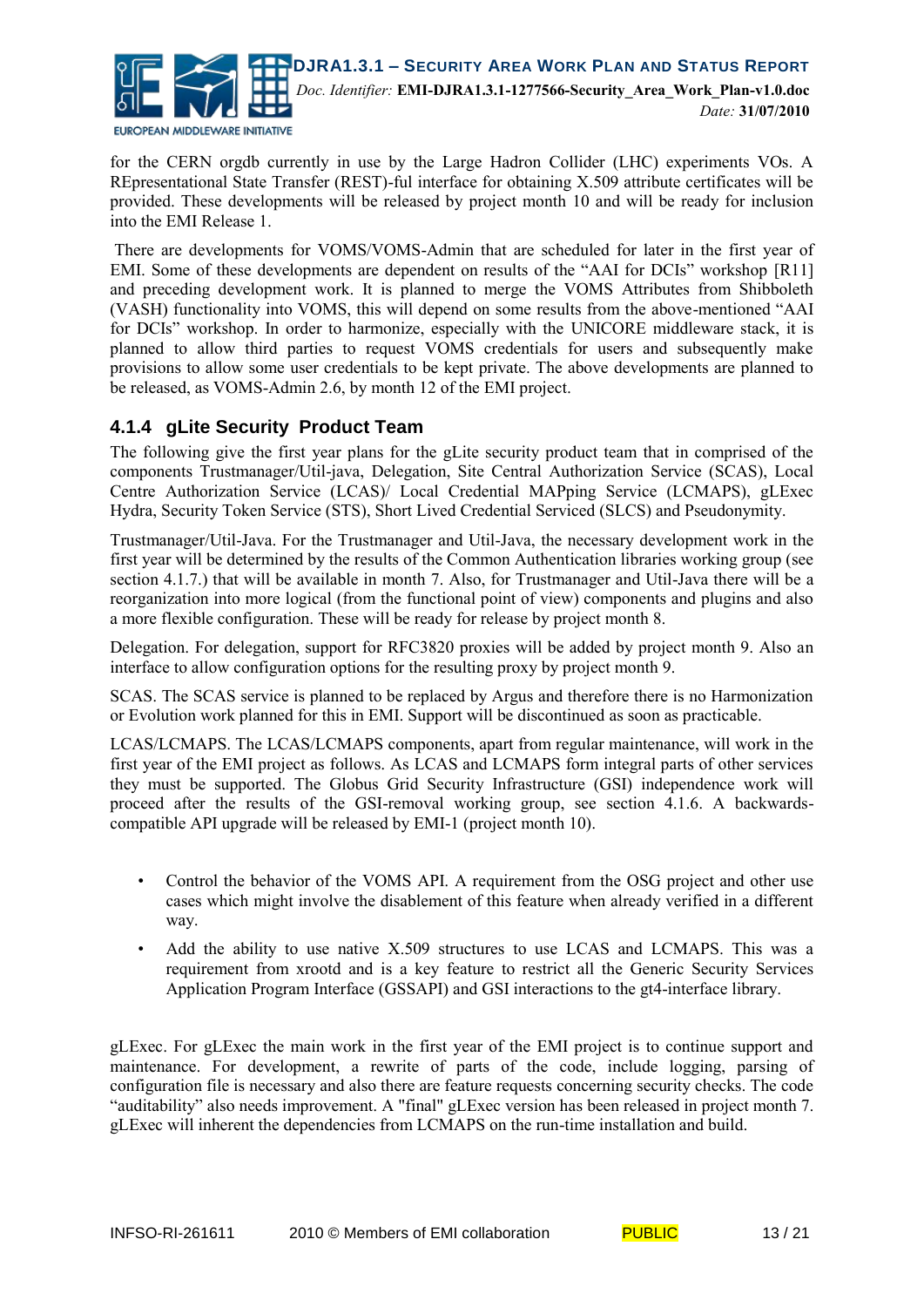

Hydra. The Hydra keystore service, used by the Biomedical community, will continue to be supported. In the first year of the EMI project there will be a release for EMI1 that will correct the issues found in the EGEE-III SA3 code reviews by PSNC.

STS. In order that STS will work with all three middleware stacks, the common SAML profile and Common Authentication Libraries must be understood.

#### **4.1.5 UNICORE Security Product Team**

In the UNICORE Security product team the plans for the first year of the EMI project are as follows. In order to integrate Argus to UNICORE the policy requirements covering the current default policy must be provided. Also a list of typical UNICORE use-cases for Argus along with a list of relevant authorization attributes will be given and the creation of an Argus callout in the UNICORE XACMLentity will be added. The deliverable will be an available callout and a demonstration of UNICORE/X showing that Argus receives the proper request, and that a valid answer is accepted by the callout. This deliverable is scheduled for EMI project month 8, in time for EMI Release 1.

The general target to use a common attribute issuing authority (in this case VOMS-SAML) over the three middleware stacks is established. In order to achieve this target an agreement on common set of SAML authorization attributes was planned and delivered by EMI project month 4. This UNICORE deliverable consists of the input to the profile published by the SAML security group (section 4.1.9) and active participation in the profile design.

As a harmonization step, the replacement of the samly2 library with the opensaml2 version is proposed. The evaluation of opensaml as a replacement of samly2 library for UNICORE regarding missing features and blocking bugs will be made. This deliverable will be a statement on the applicability of the changeover and will be delivered in EMI project month 9.

The UNICORE Security Product Team also takes part in the creation of the specification of a detailed list of features and definition of the API for a common authentication library, see section 4.1.7. A UNICORE deliverable to this group's activities is a the features required from the UNICORE side delivered in EMI project month 3. The input to the API definition of the library is planned.

As mentioned before, the projected months given above are very approximate as most of these work actions depend also on other project activities which are not yet precisely scheduled.

The summary of the above work plan is as follows:

- M3: Requirements for the common authentication library identified and delivered.
- M4: UNICORE requirements for SAML attributes profile delivered.
- M8: UNICORE Argus Callout finished.
	- o M7: (internal milestone) UNICORE XACML entity updated to use XACML 2 with the herasf library (the same which is used by Argus PDP).
- M9: Applicability of the replacement of the samly2 library with the opensaml2 library investigated and decided.

#### **4.1.6 CESNET Security Product Team**

The CESNET Security Product Team does not plan any harmonization work on the products that they maintain. The only possible exception may be that some work on the delegation tool that may be needed in response to requirements from other middleware areas.

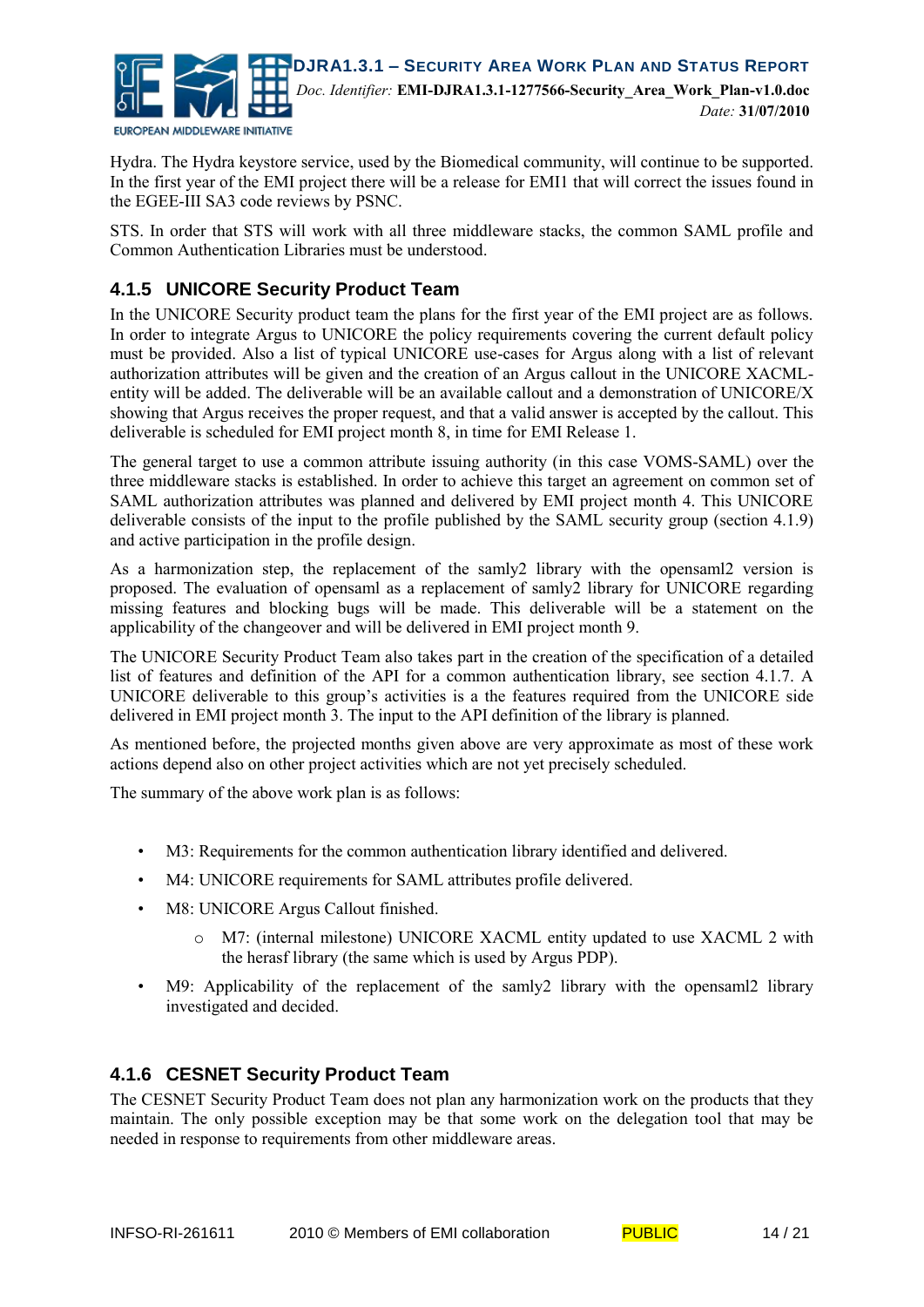

#### **4.1.7 GSI Removal**

An overall strategy to remove the Globus Security Infrastructure (GSI) protocol which functions as an enhanced SSL protocol (httpg) is outlined in the EMI DoW. This is due to the fact that these functions are replaceable by standard SSL/TLS readily available in target operating systems. A group has been formed, primarily within the Security area, that will determine the effort needed and implications of such a code change. This group also includes members from Data and Workload management areas. Also, contact is planned with the IGE project [R9]. For delegation, the strategy will be for services to move to a separate delegation service or port type rather than rely on the GSI-dependent libraries. Since the move to pure SSL/TLS is not compatible with the legacy GSI, however, the transition must be carefully planned such that operations are not impacted. In the first months of the EMI project the GSI group will address the following points:

- Tabulate a "list of effort" to see how much effort and resulting reward to remove GSI from components.
- Understand the implications of moving to OpenSSL 1.0.x.
- Explore the possibility to send a message to the IGE project requesting an implementation of GSI that is compatible with the future OpenSSL versions.
- Requirement on services to move to a separate delegation service or port type rather than rely on the GSI-dependent libraries.

In conclusion, the GSI removal problem needs more discussion across more than one technical area. This plan should be concluded before EMI project month 9.

#### **4.1.8 Common Authentication Libraries**

As a part of the harmonization strategy, duplicate authentication (AuthN) systems and libraries will be removed and a standard solution of a common set of authentication libraries provided across the three middleware stacks. It is expected that these libraries should support X.509/TLS which is currently the only authentication mechanism widely used in all stacks. Optionally and SAML authentication support will be added basing on requirements which are to be decided. A "Common Authentication library" group has been formed, consisting of members from each middleware consortium, and will provide:

- A set of requirements on the AuthN common lib API.
- An inventory of existing code.
- An estimate of effort and timelines for producing missing parts.

These points have been addressed in EMI project month 4. Once the direction is clear then the work necessary to write new code or modify existing code can begin. It is expected that a prototype version of these libraries will be available for testing within the first year of the EMI project. Once the Common Authentication libraries are produced, it will become the task of the individual product teams to integrate these libraries into their components. This would imply that the results of this work will not be released even in EMI Release 1.

The tentative schedule of this action is as follows:

• M4: Requirements for the library collected and summary established.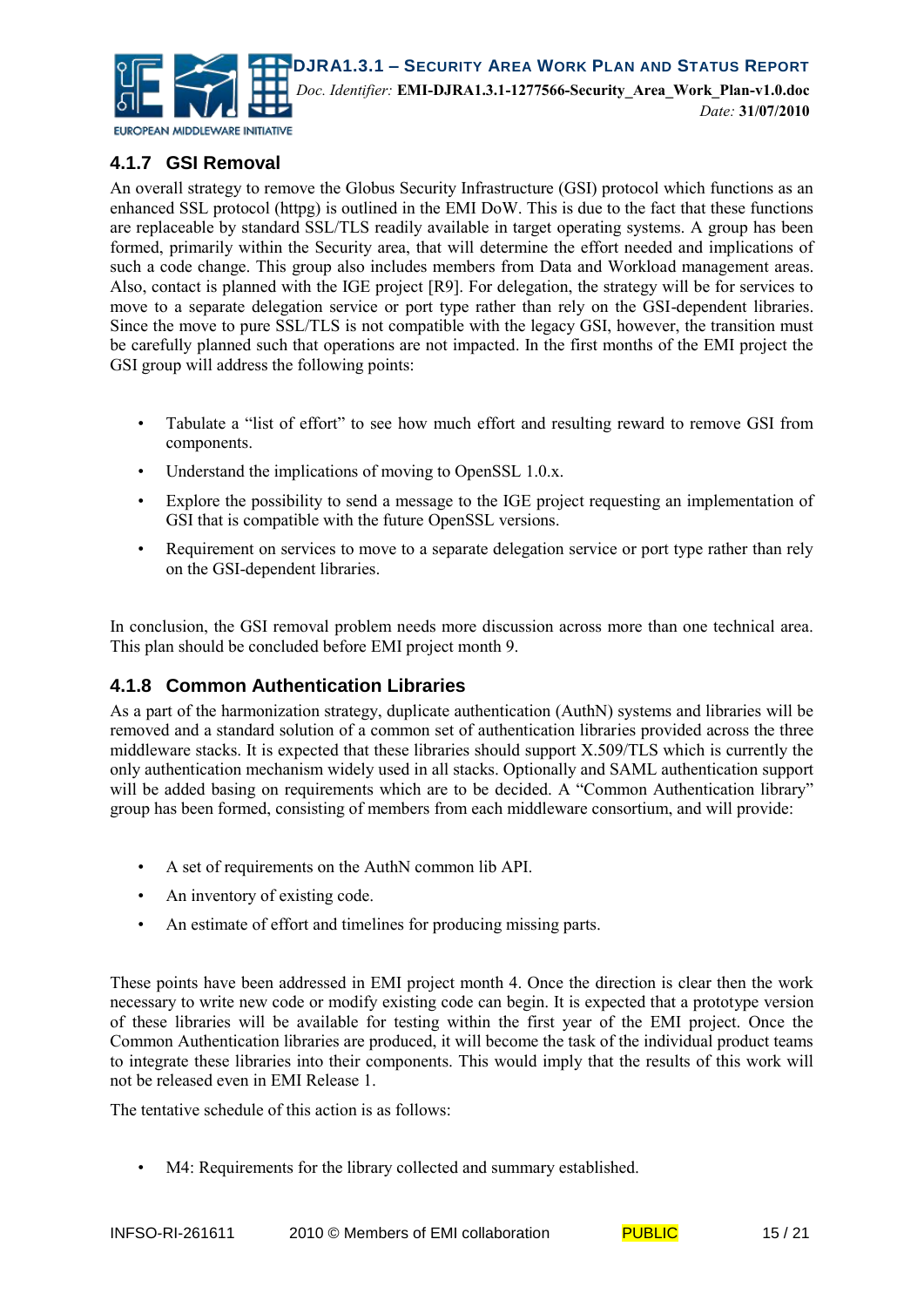

- M6: The library model is decided.
- M8: The need for SAML authentication library is investigated.
- M8: The X.509 library APIs in three languages is finalized.
- M9: Optional updates of the X.509API applied basing on comments received from the relevant product teams.
- M12: The library is fully implemented and available for testing.

#### **4.1.9 Common SAML Profile**

SAML assertions are used in production by UNICORE and are seen as a way forward in order to "future-proof" gLite and ARC for client requests. In order to harmonize the three stacks to use a common SAML assertion source the long-term strategy is to deploy a common VOMS-SAML version and a common SAML profile. This was first developed in conjunction with the OMII-Europe [R10] and is now deployed in gLite and ARC. Another harmonization move can be made by moving all three stacks to a common version of the opensaml2 library. Particular attention is taken to the current suitability of VOMS-SAML for UNICORE with regards to fundamental questions in the VO administration and push/pull assertion model.

The SAML working group has been formed. The first milestone for this group will be a document that explains the following points:

- The OMII-Chemomentum profile document can be used as a starting point for a common SAML profile.
- The amount of work, in UNICORE and VOMS-SAML to update to a new SAML profile, to be determined.
- Coordinate the move of all middleware stacks to the opensaml2 library.
- Gather requirements from LHC Computing Grid (LCG), through EGI, for SAML usage with respect to the granularity of authorization decisions.
- Investigate SAML delegation as a means of restriction of privilege of security tokens.
- Plan the replacement of UNICORE Virtual Organisations System (UVOS) with VOMS-SAML.
- Produce time lines for the above tasks.
- The above points, the basis for the internal milestone, are to be understood by EMI project at month 8.

#### **4.1.10 Compute Area Authorization**

In order to follow the overall harmonization strategy of removing duplicate components and providing a standard(ized) solution it is proposed that Argus should become the standard authorization system for the three middleware stacks in EMI. This will entail producing a common XACML profile for all job management components between the three stacks. The integration of the gLite CREAM computing element with Argus is underway and the XACML profile has been drafted which will form the starting point for the common profile. A group, sourced from both within and externally to the Argus PT, will gather the following facts for this task and then the integration of Argus into all stacks can proceed.

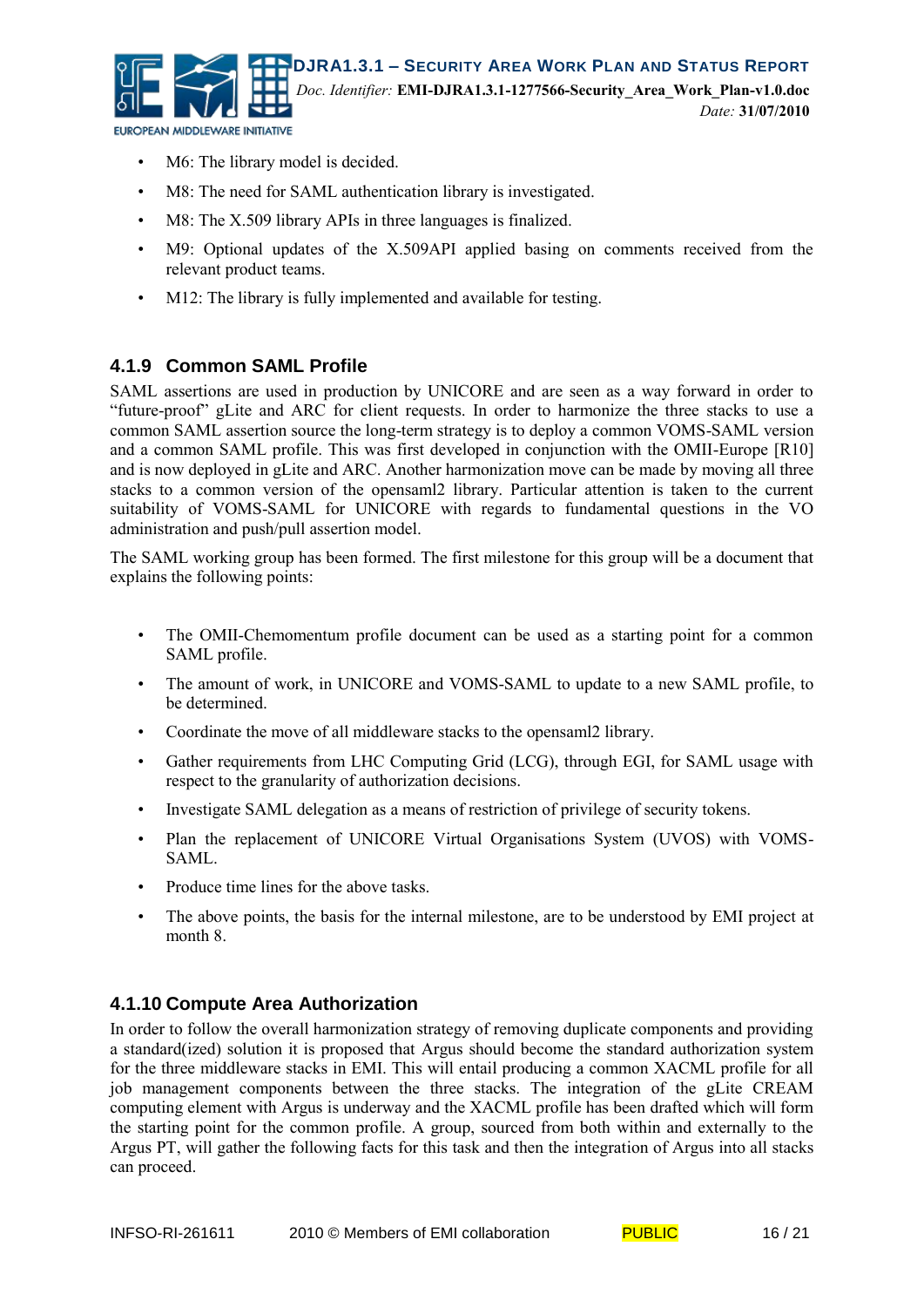

- Gather the XACML profile requirements of the different Compute Elements of the middleware.
- Determine the work needed to modify/extend the current (CREAM) CE XACML profile.
- Clarify whether the full XACML spec is met within Argus.
- Collect the requirements for WMS and Data integration to Argus.

The first three points are to be understood by EMI project month 8 whereas the last point is planned to be addressed by EMI project month 10. After the requirements gathering, an internal milestone document answering the above points will be produced in month 9. For the rest of the first year of the EMI project, the work in producing the common XACML profile will proceed after the internal milestone document is accepted.

The different methods and locations, within the middleware, of mapping of users to local accounts will be investigated for consistency.

#### **4.2. EVOLUTION**

The first year plans of the security area for evolution activities are given here. The following sections are given in order of product teams that are, by definition, responsible for development and testing of their own work.

#### **4.2.1 ARC Security Utils Product Team**

In terms of evolution and new development of ARC Security Utils components the following work is anticipated in the first year of the EMI project.

The arcproxy utility will have to respond to client requests for features. The ARGUS Authorization system will need to be integrated to the ARC Security Utils as will VOMS-SAML. The support for MyProxy will be improved. The integration of the Argus policies into the mapfile generator should be completed.

#### **4.2.2 Argus Product Team**

The Argus Product Team does not anticipate completely new developments in the first year of the EMI project. Argus will respond to requirements from clients and the results of integration to the middle-ware stacks. A survey is planned, along with the "Security for Data" milestone, in order to clarify the integration options for Argus for data management solutions.

One area that will require new development is the Execution Environment Service (EES) that ensures that the correct environment required by a user is available and provided. The EES configures, starts/stops and manages VMs taking into account the policies as defined within the Argus system. This includes booting the correct image. The basic EES development and integration to Argus is planned for EMI project month 10 and will be available for EMI Release 1.

In a Cloud context the EES would configure, start, manage and stop VMs taking into account the policies as defined within the Argus system. The EES is envisioned to also interact with commercial Cloud providers through the Open Cloud Computing Interface (OCCI) interface and other cloudspecific interfaces. The Cloud-specific development, mandated in the EMI DoW, is planned for EMI project month 10.

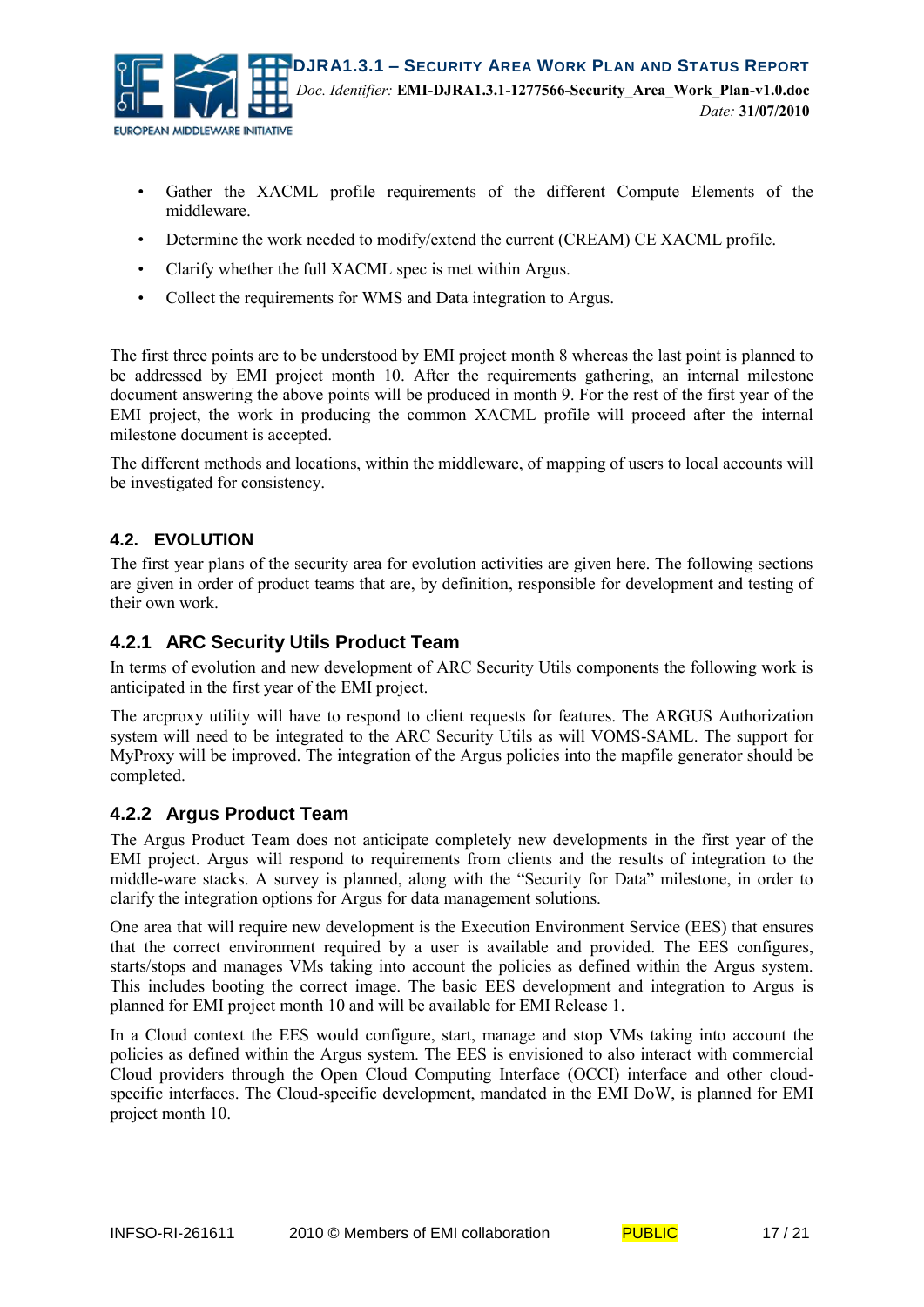

#### **4.2.3 VOMS Product Team**

In the areas of Proactive Maintenance and Evolution the following work is planned. The C++ APIs will be rewritten to make them more easily maintainable and expandable. An automated test suite will be written for the VOMS-Admin component, for both the Web interface and the APIs. These are planned for release in month 12 of the EMI project, after EMI-1.

#### **4.2.4 gLite Security Product Team**

gLExec: There is a plan to study the overall phase-out of the gLExec component. gLExec is used on gLite Computing Elements (CE) and Worker Nodes (WN) to map Grid credentials to local userids. On a gLite CE, some gLExec calls may be substituted by calling the operating system-standard sudo command. This is due to the fact that a CE can provide the information to sudo by passing on the mapping information from Argus. On a WN the situation is different as there is no trusted environment in which system-native credentials of the target account can be passed to sudo. Additionally, sudo itself cannot yet obtain information directly from Argus.

The plan is to create a set of modules following the Pluggable Authentication Modules (PAM) standard that will interact with Argus in order to test their suitability. Once these provide the same functionality as the present situation then gLExec may be migrated to use the PAM modules. gLExec would then perform its basic checks only and work fully on the PAM module(s). Once this works then the move away from gLExec can be foreseen and sudo can take over, using the standard interfaces. This is the roadmap and inherently sets out the transitions for the current gLExec towards a pure O/S integration on which more services may be built in the future. In the first year the PAM modules that will interact with Argus are planned to be released for EMI Release 1.

LCAS/LCMAPS. For the LCMAPS-plugins-c-pep the development work planned for EMI Release 1 is the Argus 1.2 compliance.

Hydra. In the first year of the project the feasibility of integrating the Hydra keystore concept to Cloud resources is planned. A milestone planned for this work would be a document describing whether this work is useful. The document will be available at project month 10.

Pseudonymity. In order to satisfy user privacy requests, both from international projects and specific countries, the pseudo-anonymity service, that provides an anonymous yet auditable identity, will need to be released correctly by EMI. The minor work of producing and release for EMI-1 should be ready by project month 10.

STS. The Security Token Service (STS) development and requirements are dependent on the results of the "AAI for DCIs" workshop milestone. In order that the STS will work with all three middleware stacks the requirements to be met should take into account the SAML profile work and Common Authentication Library work. An STS prototype, dependent on the Shibboleth IdP v.3 and in collaboration with the WS-Trust interoperability group, will be ready after the first year of the EMI project.

#### **4.2.5 UNICORE Security Product Team**

In order to provide support for the Short-Lived Credential Service (SLCS) or similar services, that provides users an easier method to obtain X.509 credentials, there must be a verification performed of the UNICORE server side with respect to support for DN-based identification of entities everywhere. There will be a deliverable of a list of required changes (if any) in the server-side code for SLCS support at EMI project month 10. The implementation of the changes identified above and the coordination of implementation of those changes in components managed by other Product Teams (if needed) should be finished by EMI project month 11. This deliverable will demonstrate that the usage of SLCS does not interfere with usage of any of the UNICORE server components.

It is also planned for the support of a priori assessment whether a given entity has an access to a given grid site(s). Also, the optimization of the UNICORE security stack performance with usage of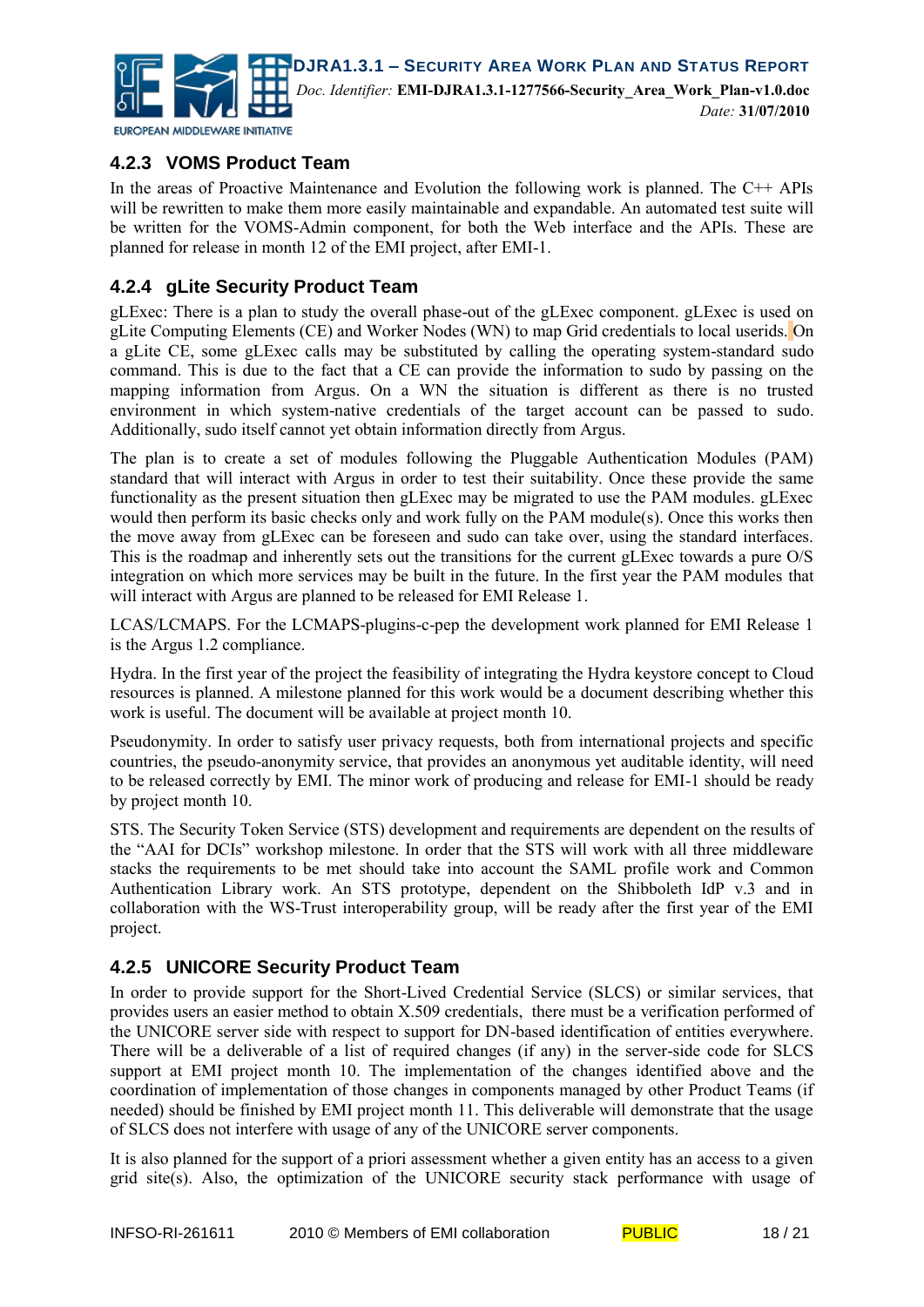

communication sessions and credentials storage. Those efforts are in early planning stage and it is yet not possible to provide concrete finish dates.

The schedule is:

- M10: Identification of possible problems in UNICORE stack with respect to usage of short lived certificates.
- M11: UNICORE server side is updated to use short lived certificates.

#### **4.2.6 CESNET Security Product Team**

The CESNET Security Product Team does not plan any evolution work on the products that they maintain. The only possible exception may be that some work on the delegation tool that may be needed in response to requirements from other middleware areas.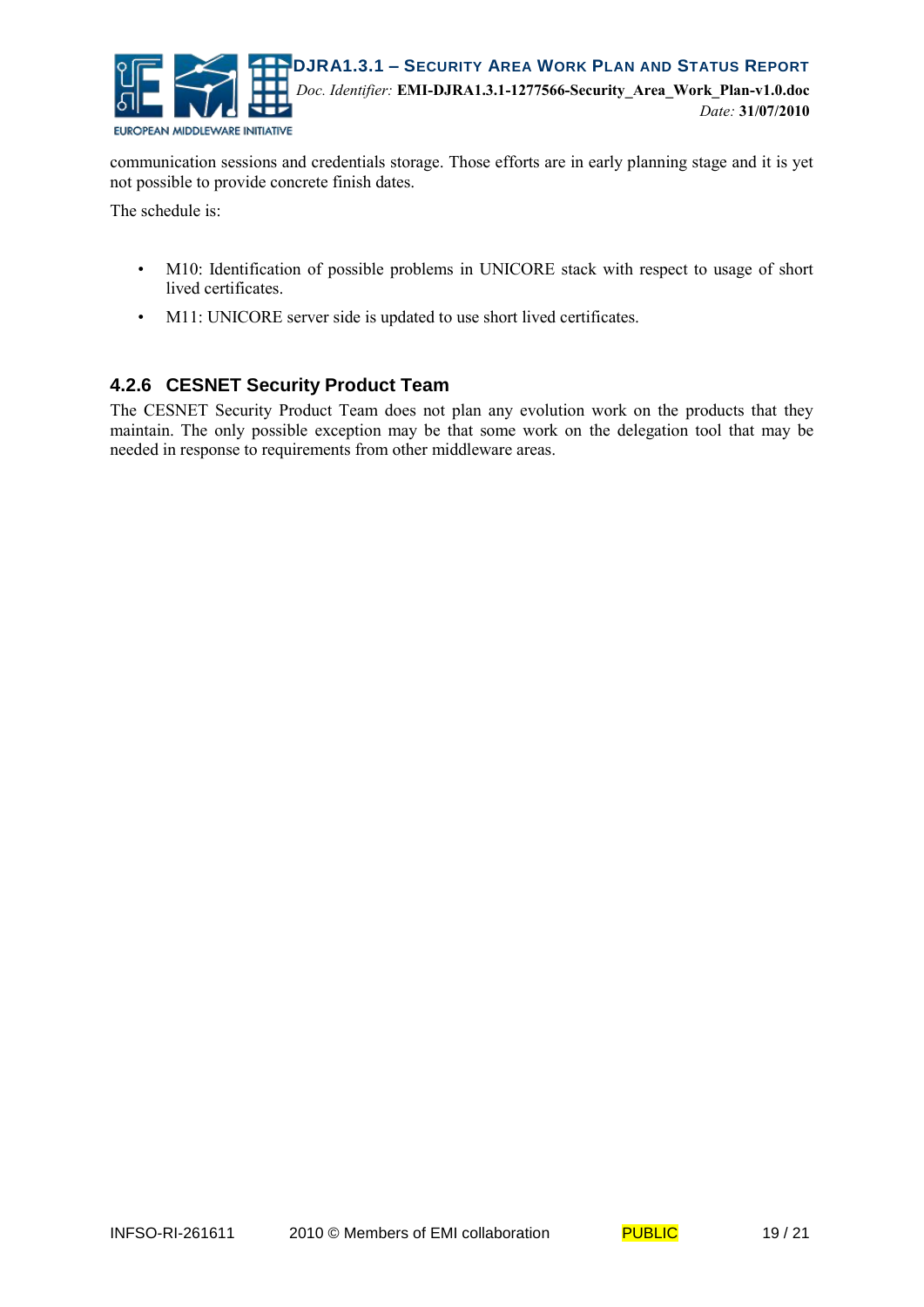

#### **5. CONCLUSIONS**

This document describes the first year work plan for the security area of the EMI project. The plan is based on the best information at the time and follows the general plan set out in the parallel DNA1.3.1 overall technical plan. This document will be updated by the DJRA1.3.2. The tasks described in the above document are summarized in the table below.

| <b>Task Description</b>                                                           | Responsible Group                               | <b>Start</b>    | End             |
|-----------------------------------------------------------------------------------|-------------------------------------------------|-----------------|-----------------|
| Argus Release 1.2                                                                 | Argus PT                                        | PM1             | PM6 (finished)  |
| Argus 1.2 updates                                                                 | Argus PT                                        | Ongoing         | PM12            |
| Finalize the XACML<br>Grid CE<br>profile<br>$\lceil 8 \rceil$<br>v.1.0 for CREAM. | Argus PT                                        | Ongoing         | PM8             |
| Update-crls replacement ARC Security PT                                           |                                                 | Ongoing         | PM9             |
| Arcproxy/Nordugridma<br>p                                                         | <b>ARC Security PT</b>                          | Ongoing         | PM12            |
| <b>VOMS 2.0</b>                                                                   | <b>VOMS PT</b>                                  | Ongoing         | <b>PM10</b>     |
| VOMS-Admin 2.6                                                                    | <b>VOMS PT</b>                                  | Ongoing         | <b>PM12</b>     |
| Trustmanager<br>$Re-$<br>organization                                             | Glite-Security PT                               | Ongoing         | PM8             |
| Delegation:<br>proxies,<br>proxy<br>configuration.                                | RFC3820 Glite-Security PT                       | PM <sub>8</sub> | PM9             |
| <b>LCAS/LCMAPS</b><br>Upgrade                                                     | API Glite-Security PT                           | Ongoing         | <b>PM10</b>     |
| Glexec v0.8                                                                       | Glite-Security PT                               | PM1             | PM7 (Completed) |
| Hydra Release                                                                     | Glite-Security PT                               | PM1             | <b>PM12</b>     |
| Argus<br>Call-out<br>UNICORE/X                                                    | in UNICORE Security PT                          | PM4             | PM <sub>8</sub> |
| <b>UNICORE</b><br><b>SAML</b><br>AuthZ attributes.                                | <b>UNICORE Security PT</b>                      | PM1             | PM4 (Completed) |
| Samly2<br>to<br>replacement                                                       | opensaml UNICORE Security PT                    | PM7             | PM <sub>9</sub> |
| <b>UNICORE</b><br>input<br>common authn lib                                       | to UNICORE Security PT                          | PM1             | PM3 (Completed) |
| <b>GSI Removal Plan</b>                                                           | GSI<br>Group<br>Delegation TF                   | plus Ongoing    | PM9             |
| Common<br>AuthN<br>requirements,<br>inventory, effort                             | Lib,  Common<br>Authentication Library<br>Group | PM1             | PM4 (Completed) |
| Common<br>Authn<br>release for testing                                            | Lib Common<br>Authentication Library<br>Group   | PM7             | <b>PM12</b>     |